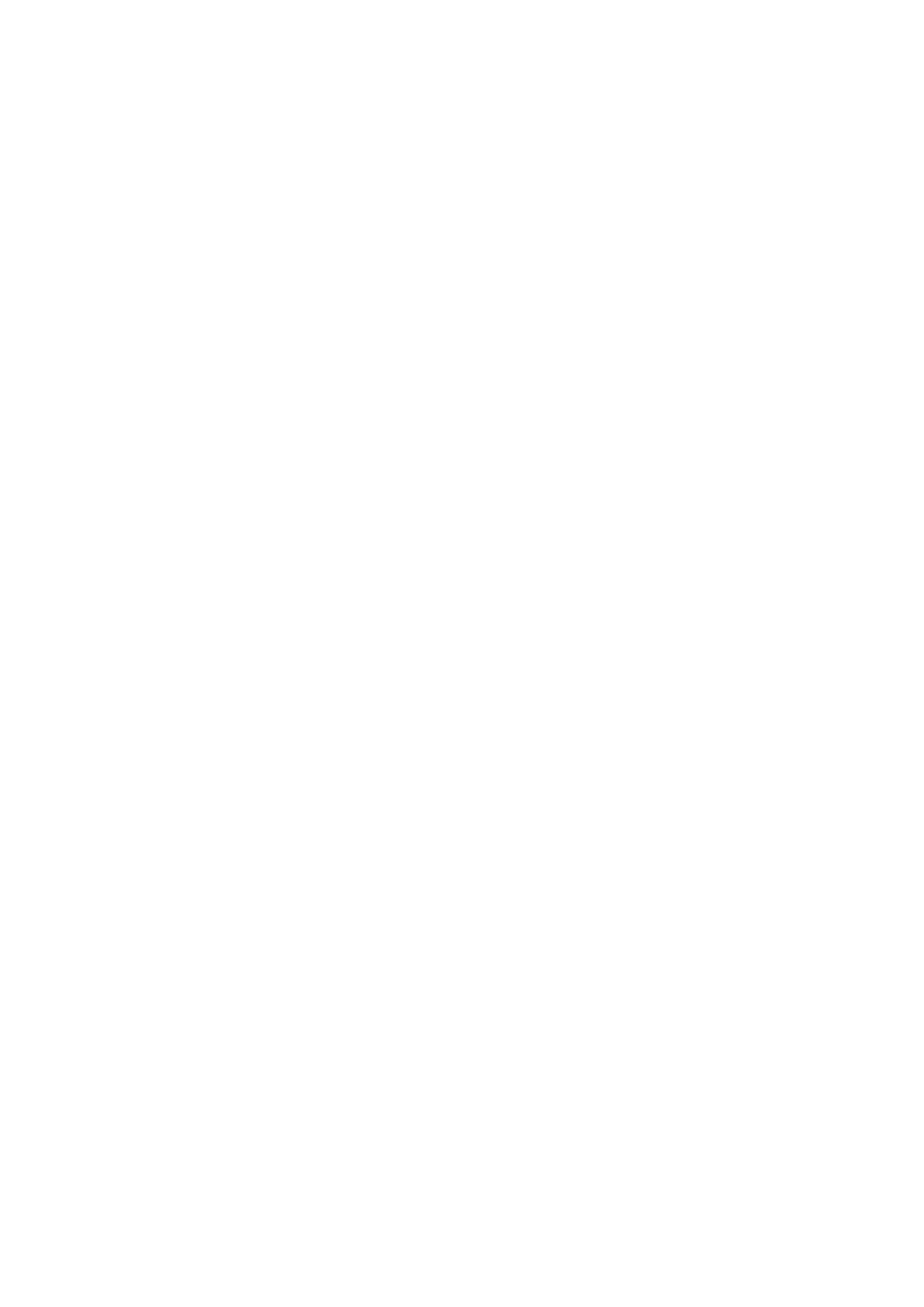# Post Celtic Tiger Ireland:

## *Exploring New Cultural Spaces*

Edited by

Estelle Epinoux and Frank Healy

Cambridge **Scholars** Publishing

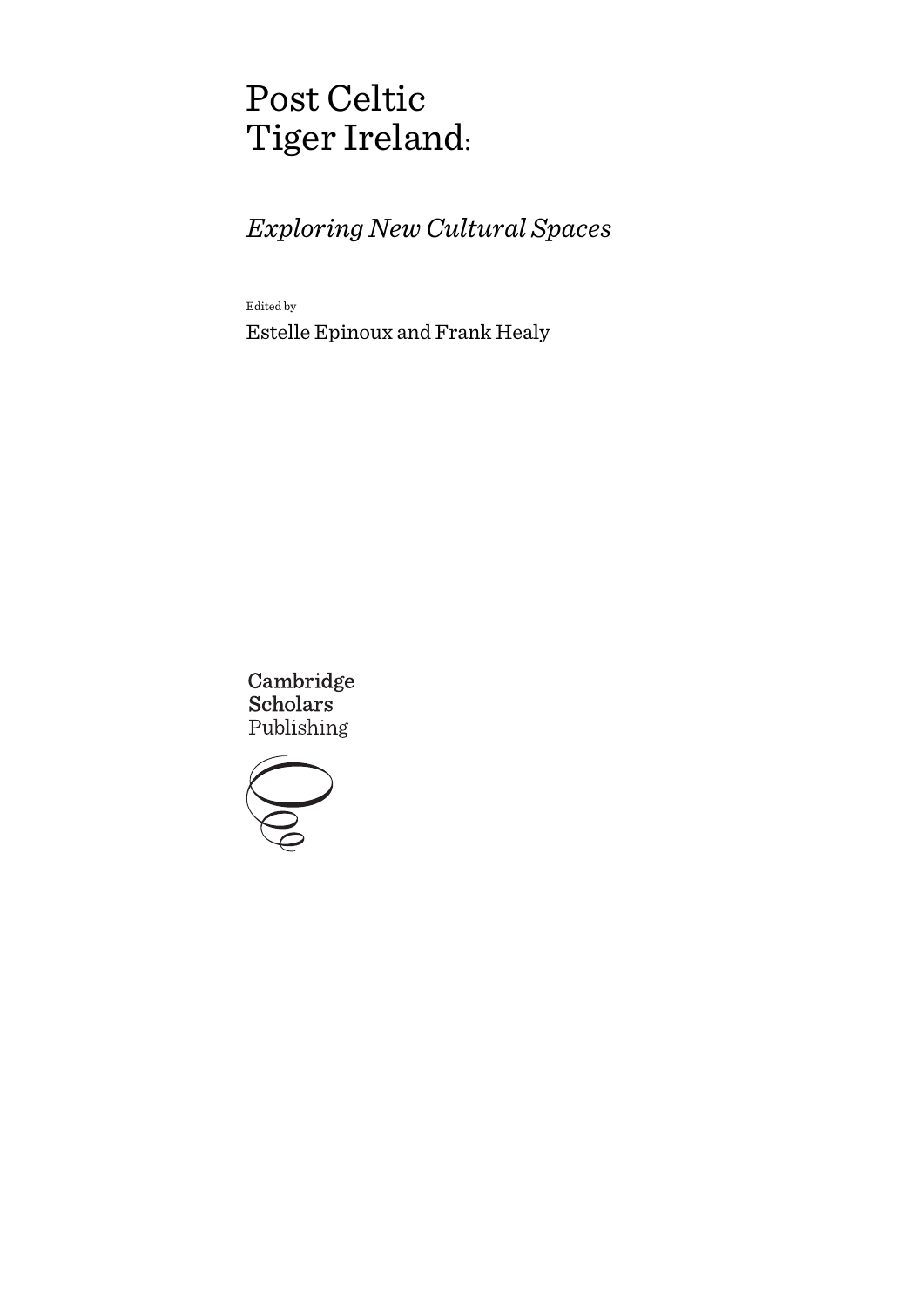Post Celtic Tiger Ireland: Exploring New Cultural Spaces

Edited by Estelle Epinoux and Frank Healy

This book first published 2016

Cambridge Scholars Publishing

Lady Stephenson Library, Newcastle upon Tyne, NE6 2PA, UK

British Library Cataloguing in Publication Data A catalogue record for this book is available from the British Library

Copyright © 2016 by Estelle Epinoux, Frank Healy and contributors

Cover illustration Caoimhghin Ó Croidheáin *Aston Quay Jungle*, Courtesy of the artist

All rights for this book reserved. No part of this book may be reproduced, stored in a retrieval system, or transmitted, in any form or by any means, electronic, mechanical, photocopying, recording or otherwise, without the prior permission of the copyright owner.

ISBN (10): 1-4438-9763-9 ISBN (13): 978-1-4438-9763-1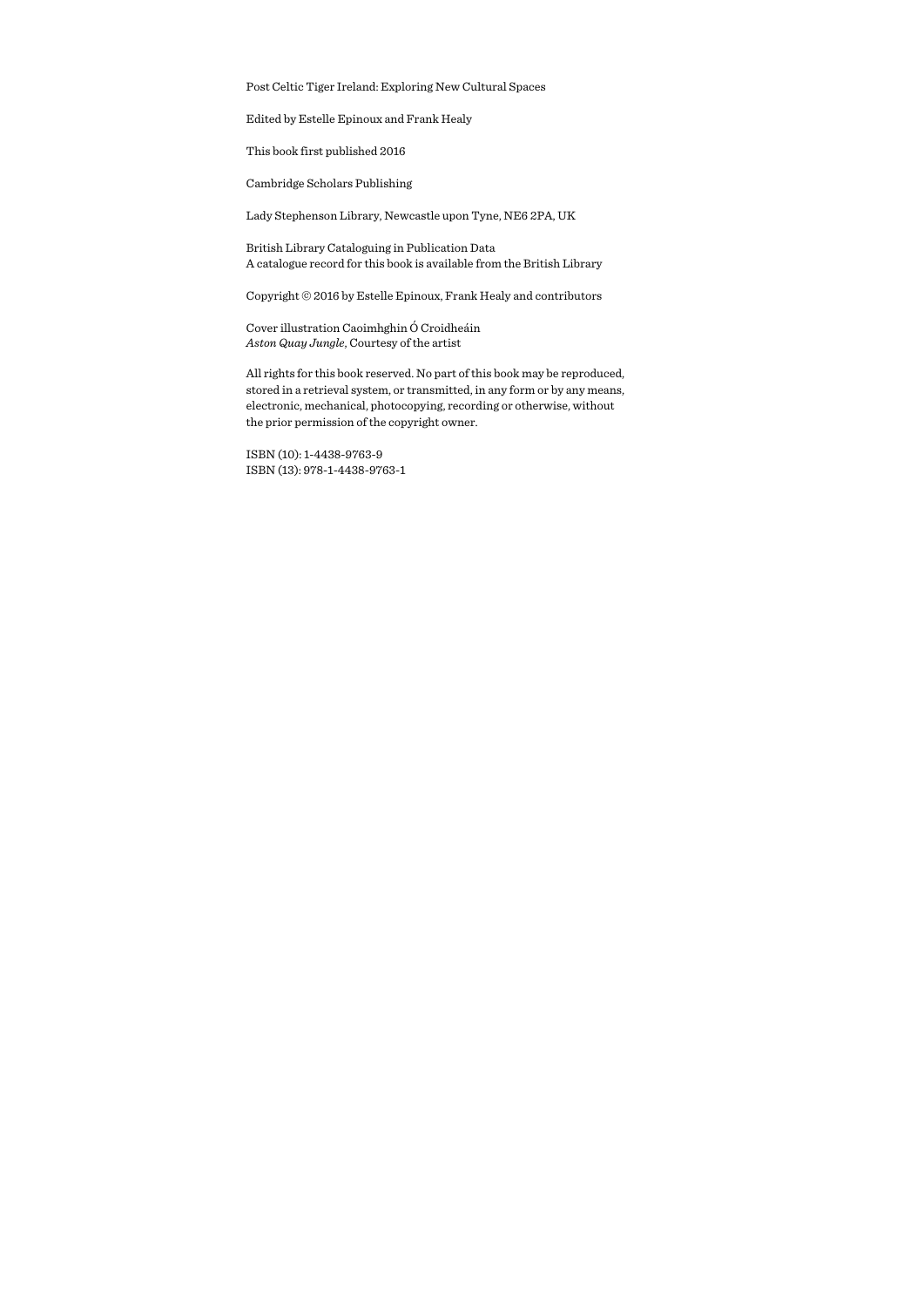## TABLE OF CONTENTS

| Part I: Conflicts and Reconciliations: Past and Present                                                                     |
|-----------------------------------------------------------------------------------------------------------------------------|
| Shoulder to Shoulder: The Co-existence of Truths in the "Theatre"<br>of Witness"<br>David Grant                             |
| Quietly (2012), by Owen McCafferty: Towards a Quiet Reconciliation?<br><b>Brigitte Bastiat</b>                              |
| Remembering the Troubles: Community Memorials, Memory and Identity<br>in Post-Conflict Northern Ireland<br>Laura McAtackney |
| A Struggle for Memory: The Commemoration of An Gorta Mór<br>in Glasgow, Scotland<br>Frank Healy                             |
| <b>Part II: Transitional Places</b>                                                                                         |

Chapter Five .............................................................................................. 86 Culture-Led Regeneration in Derry-Londonderry, UK City of Culture 2013 *Peter Doak*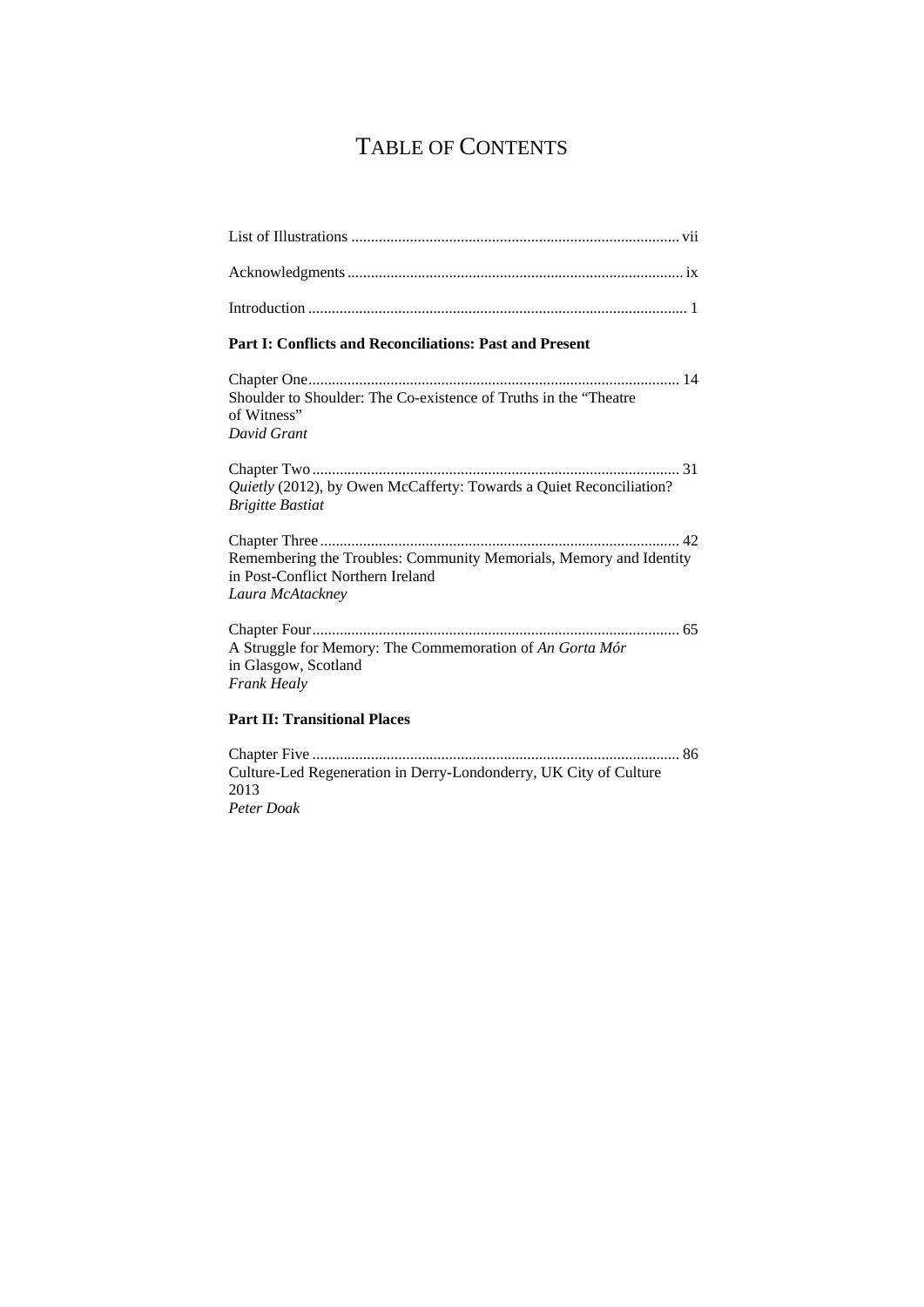| Eoin O'Conaill's Photographic Works                                 |  |
|---------------------------------------------------------------------|--|
| Valérie Morisson                                                    |  |
|                                                                     |  |
| In Bruges (2008): Treading beyond the Frontiers                     |  |
| <b>Estelle Epinoux</b>                                              |  |
|                                                                     |  |
| Paul Durcan's Ireland in a Time of Crisis in Praise in which I Live |  |
| and Move and Have my Being                                          |  |
| Cathy Roche-Liger                                                   |  |
| Part III: Revisiting the Image of Ireland                           |  |
|                                                                     |  |
| Revisiting Old Themes in Recent Irish Cinema                        |  |
| Díóg O'Connell                                                      |  |
|                                                                     |  |
| Women in Troubles: Conflicting Images of Women in The Shadow        |  |
| Dancer                                                              |  |
| Sophie Charpentier                                                  |  |
|                                                                     |  |
| Post Celtic Tiger Dublin Landscapes in Caoimhghin Ó Croidheáin's    |  |
| Paintings                                                           |  |
| Marie Mianowski                                                     |  |
|                                                                     |  |
| Post Celtic Tiger Expressionism: Caoimhghin Ó Croidheáin's Great    |  |
| Famine Memorial, Custom House Quay, Dublin (2007)                   |  |
| Amélie Dochy                                                        |  |
|                                                                     |  |
|                                                                     |  |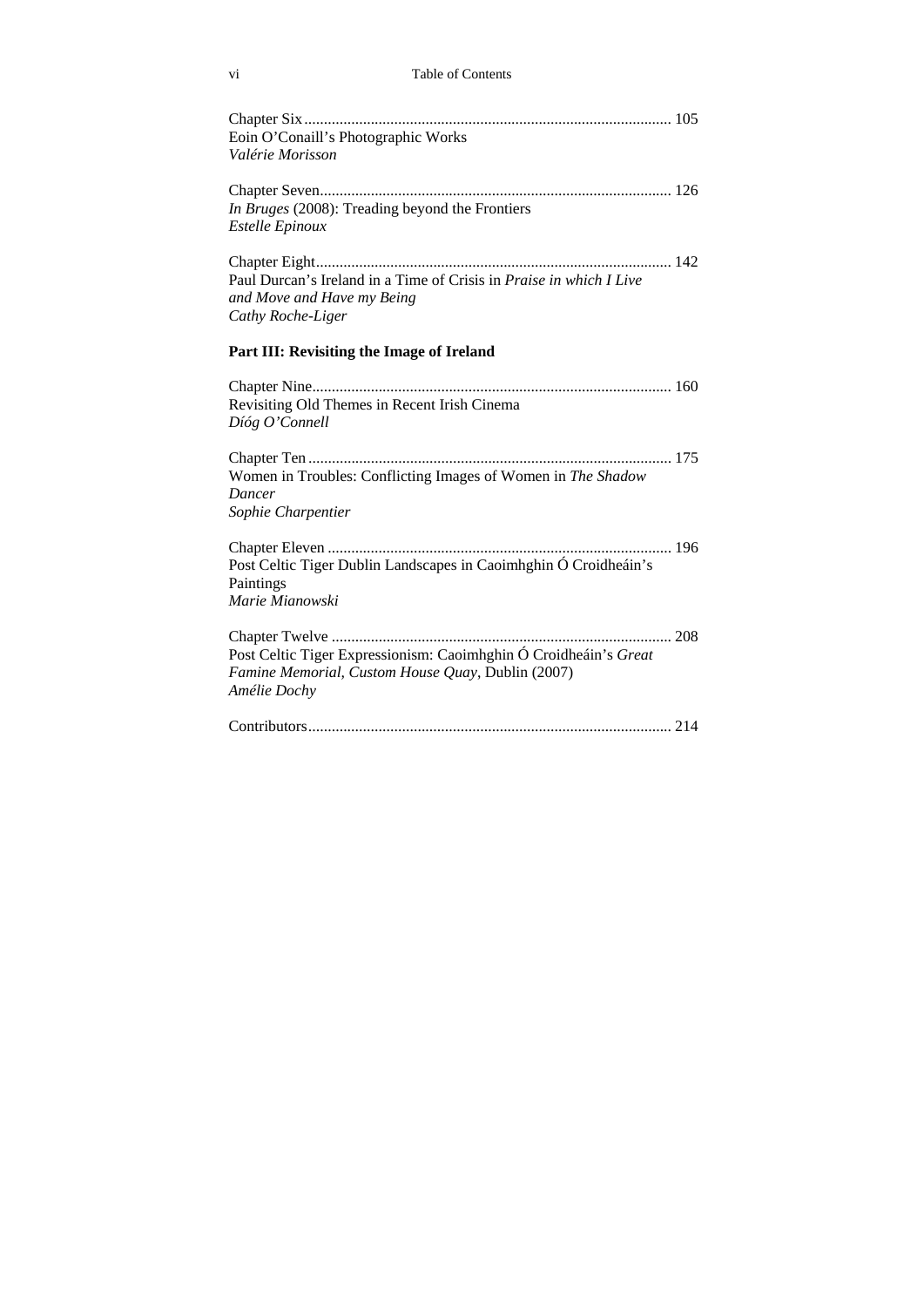## LIST OF ILLUSTRATIONS

- **Fig. 1-1** *We Carried Your Secrets*, Courtesy of Brendan Harley
- **Fig. 1-2** *I Once Knew a Girl*, Courtesy of Oliver Corr Photography
- **Fig. 1-3** *The Puppet from "Release"*, Courtesy of Declan Keeney
- **Fig. 3-1** *Titanic Yardmen 401,* public art sculpture*,* Lower Newtownards Road, East Belfast (Photograph taken by author, May 2013)
- **Fig. 3-2** *"Ulster's Present Day Defenders",* wall mural on Lower Newtownards Road, East Belfast (Photograph taken by author, May 2013)
- **Fig. 3-3** *Red Hand Commandos Memorial,* off Lower Newtownards Road, East Belfast (Photograph taken by author, May 2013)
- **Fig. 3-4** *Clonard Martyrs Memorial Garden,* Bombay Street, off Falls Road, West Belfast (Photograph taken by author, Feb 2011)
- **Fig 3-5** *Gurk's Bar Memorial,* North Queens Street, North Belfast (Photograph taken by author, May 2013)
- **Fig.6-1** *Centra, Letterkenny, Common Place*, courtesy of the artist (90cm x 90cm)
- **Fig.6-2** *To Let, Common Place, courtesy of the artist (90cm x 90cm)*
- **Fig.6-3** *Bawnogue, Dublin, Common Place*, courtesy of the artist (76cm x 76cm)
- **Fig.6-4** *House, Sligo, Common Place*, courtesy of the artist (76cm x 76cm)
- **Fig.6-5** *Reprieve*, courtesy of the artist (50cm x 38 cm)
- **Fig.6-6** *Molloy's, Common Place*, courtesy of the artist (76cm x 76cm)
- **Fig.6-7** *Estate, Athlone, Common Place*, courtesy of the artist (50cm x 50cm)
- **Fig.11-1** *The Rise and Fall of James Connolly*, Courtesy of Caoimhghin Ó Croidheáin
- **Fig.11-2** *Larkin's Despair, O'Connell Street Dublin*, Courtesy of Caoimhghin Ó Croidheáin
- **Fig.11-3** *Young Ireland vs Old Ireland*, Courtesy of Caoimhghin Ó Croidheáin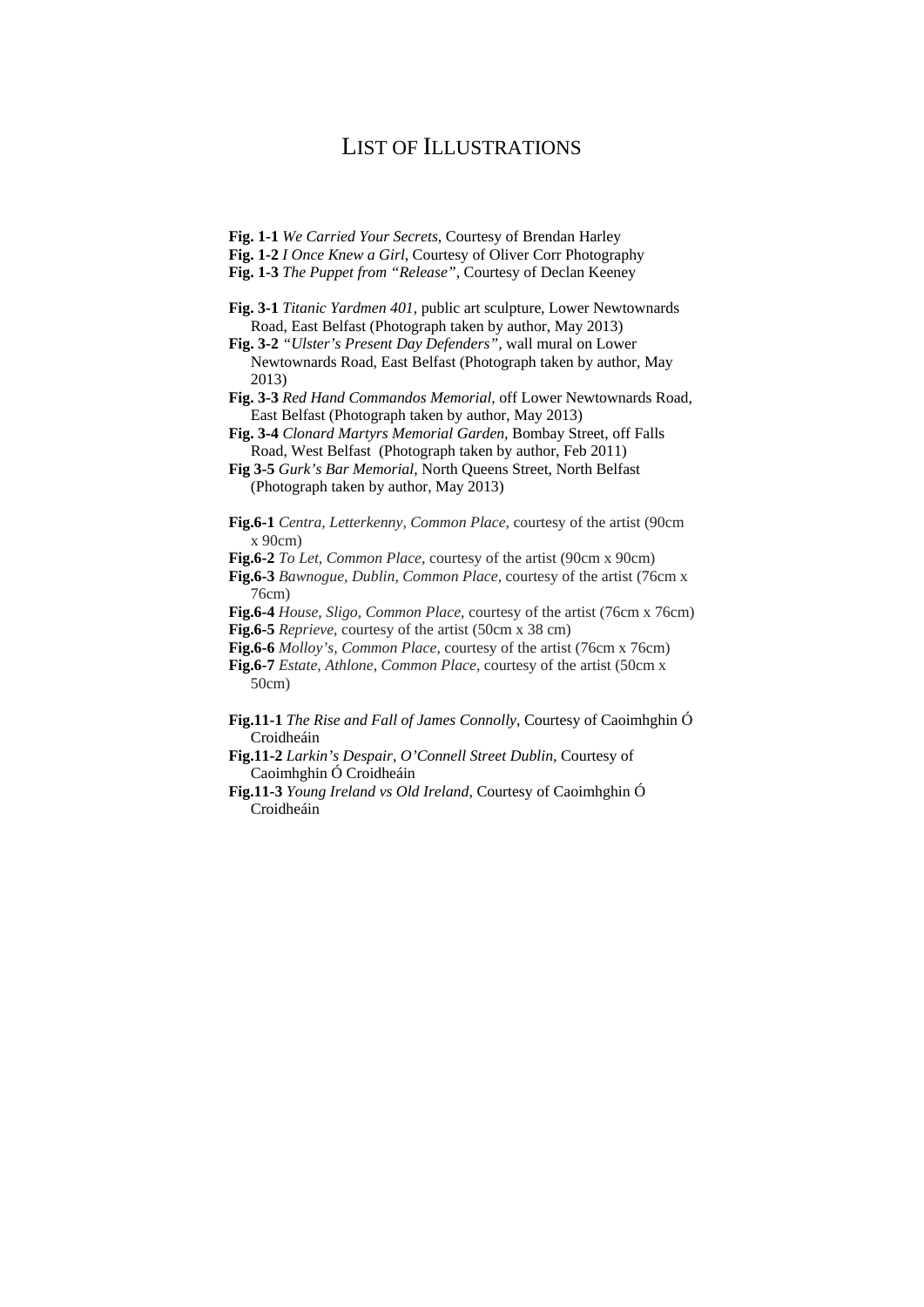### **Fig.12-1** *Great Famine Memorial, Custom House Quay*, Courtesy of Caoimhghin Ó Croidheáin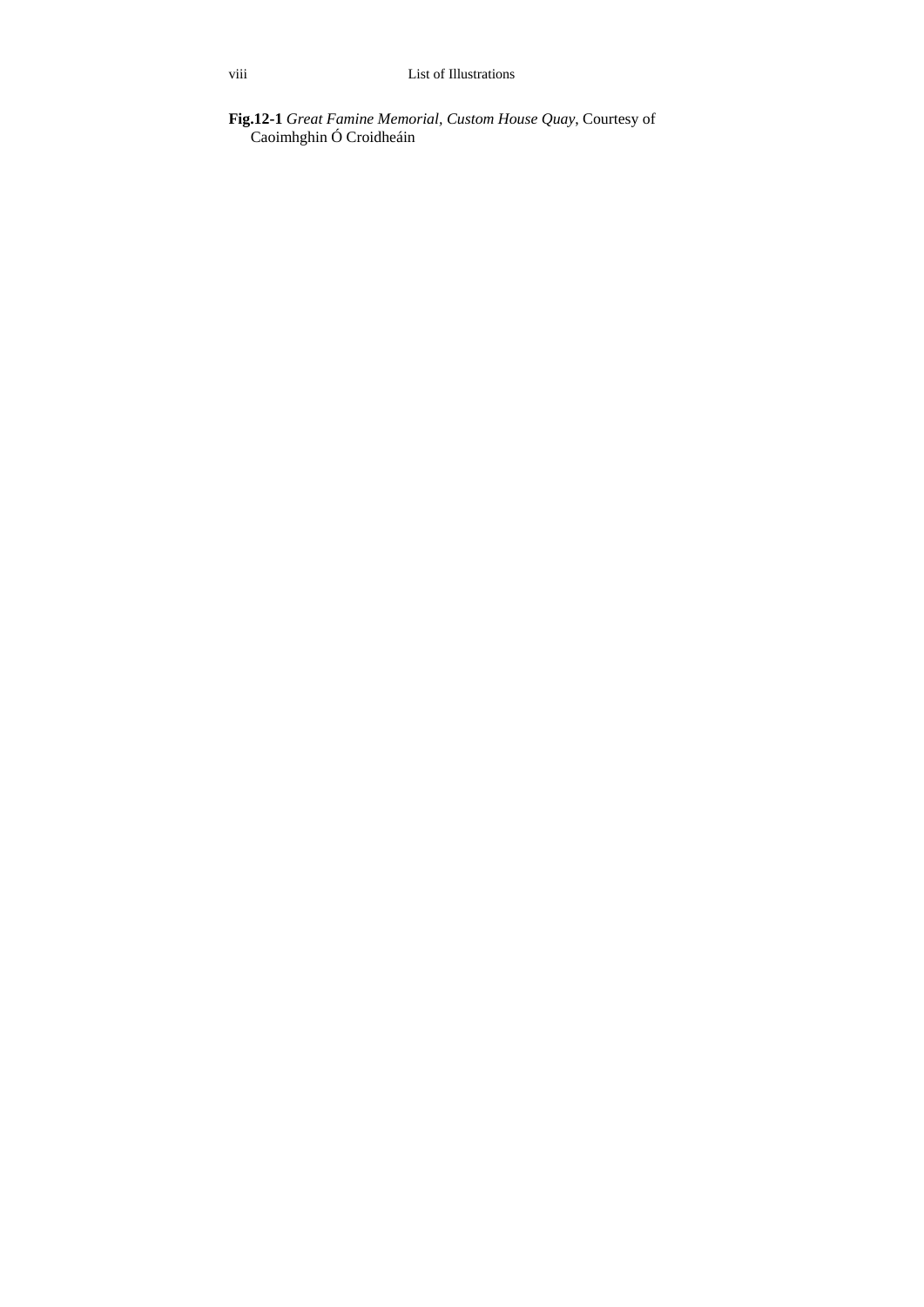## ACKNOWLEDGMENTS

We would like to thank our colleagues who took time to read the chapters of this book, discussed its ideas and often suggested useful alterations: Seán Crosson (University of Galway-Ireland), Eamon Maher (IADT-Dublin), Martine Pelletier (University of Tours), Bernard Delahaye (University of La Rochelle) and Brigitte Bastiat (University of La Rochelle). We are also very grateful to Brigitte Bastiat, with whom, in June 2013, we organised a workshop entitled *Ireland and the Arts in a Time of Crisis: A Transition to Post-Conflict Politics and Identity?* in La Rochelle*.* We would also like to thank the following institutions for their financial contribution to this workshop, the success of which encouraged us to embark on the publication of the present collective volume: CIEL, CRHIA (Centre de Recherche en Histoire Internationale et Atlantique (EA 1163), EHIC (Espaces Humains et Interactions Culturelles, EA 1087) and the FE2C. Sincere thanks to the Director of the EHIC laboratory, Bertrand Westphal, for helping us to meet the publication costs of the book. Last but not least, we are very grateful to Caoimhghin Ó Croidheáin who willingly accepted for us to use five of his paintings.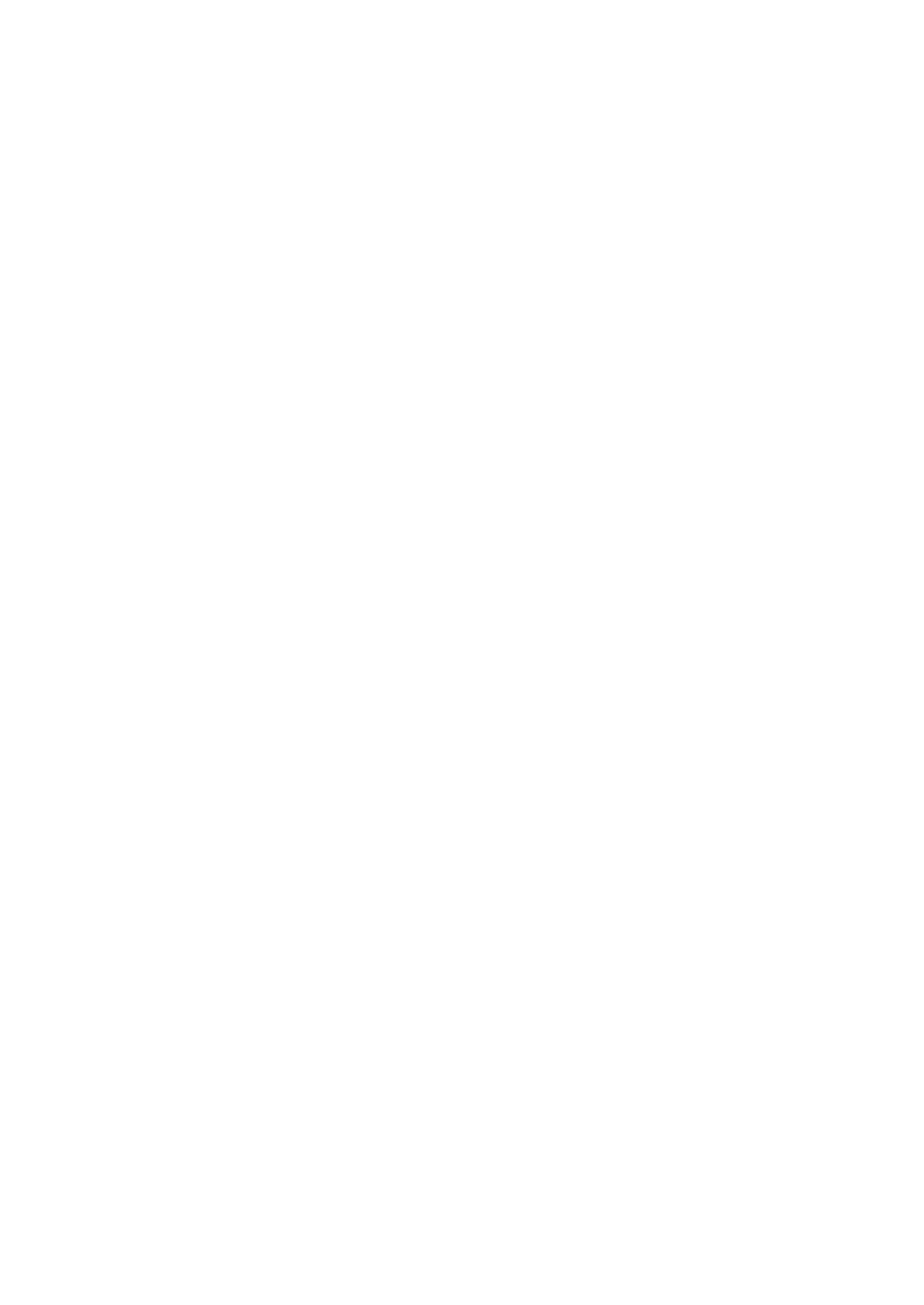## **INTRODUCTION**

*Artistic works act as a mirror, reflecting back at us the society and time in which they were created. They also act as signifiers or architects, shaping, contouring and shading the world in which we live, and can be prophetic of the possibilities not yet realised, the world not yet born.* 

—Michael D. Higgins, Opening address at Aosdana General Assembly in The Royal Hospital, Kilmainham, Dublin. 5 March 2015.

### **Post Celtic Tiger Ireland**

Powerful forces were at work during the Celtic Tiger years that were profoundly remodelling Irish society. At the time, both the Republic of Ireland and Northern Ireland were in the spotlight, the former thanks to its prosperous economy and the latter as a consequence of the peace process. The end of the Celtic Tiger era began in 2008 when the economic crisis hit the country. In Northern Ireland, the peace process was a great step forward, increasing North/South cooperation, while "its potential for resolution  $[...]$  fed back in the south".<sup> $\Gamma$ </sup> In the Republic, the reversal of its economic fortunes led to dramatic cuts in Irish public expenditure, renewed emigration and a decline in living standards for most of its population. The recession, also referred to as "the economic calamity", $2$ threatened the very existence of culture. In the midst of the recession, the role and status of developers, politicians and corrupt bankers, as well as political institutions, were called into question.<sup>3</sup> Further issues arose concerning the moral values which had shaped Irish society, and in particular the place and role of the Catholic Church and of Catholic values.

Today, signs of recovery have started to appear, $<sup>4</sup>$  even if we cannot yet</sup> talk of a recovery, and Irish society is still viewed as "maturing (slowly)

<sup>&</sup>lt;sup>1</sup> Tóibín, *in* Higgins Wyndham, *Re-imagining Ireland*.

Dunne, *The Irish Times*. 3

O'Toole: *Ship of Fools* (2010), *Enough is Enough* (2010), *Up the Republic* (2012).

 $4$  Unemployment: 8.8 % in February 2016, CSO. GDP growth: 6.8 % in 2015, CSO.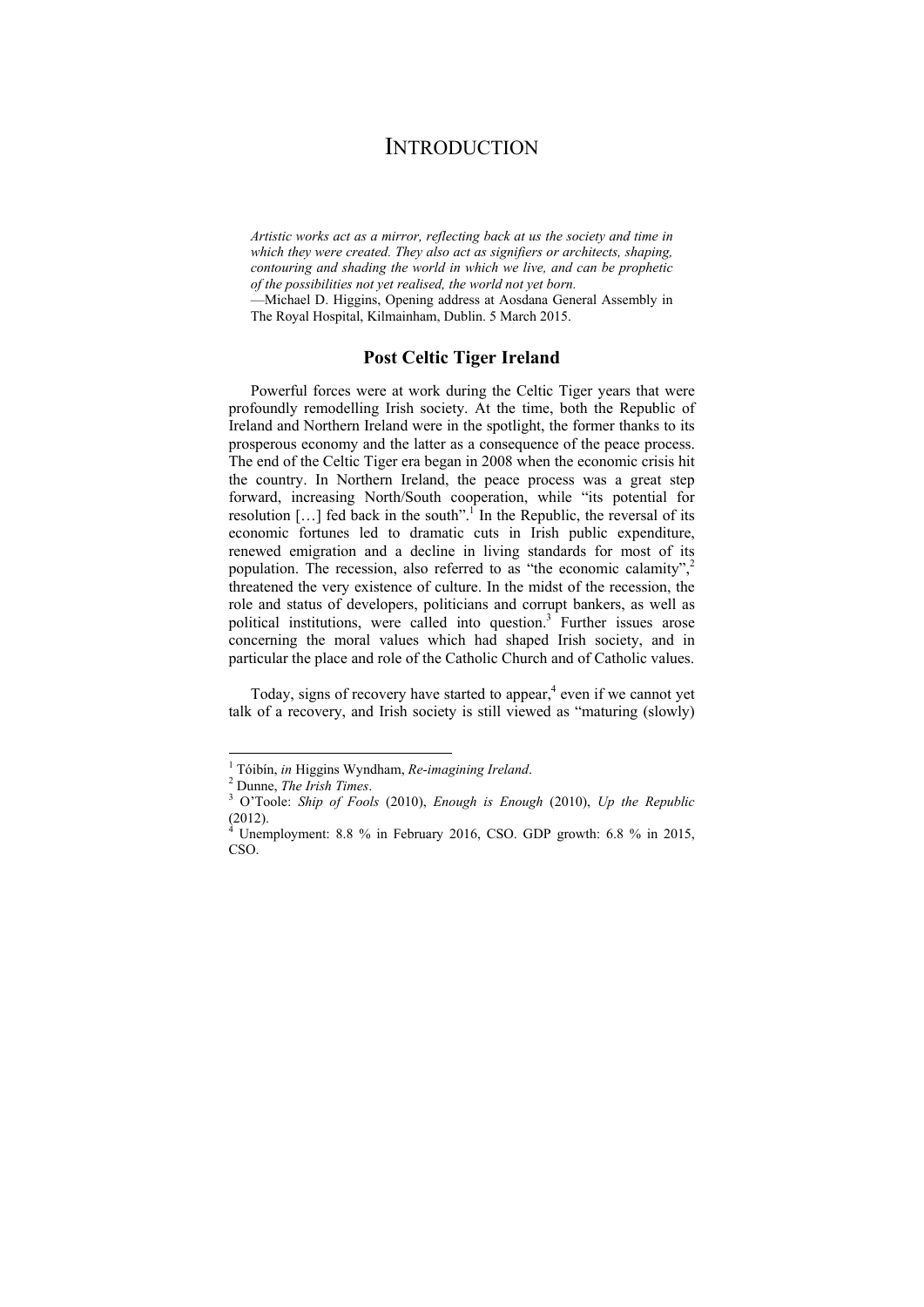#### 2 Introduction

[...] a nation still in puberty".<sup>5</sup> New hopes have been nurtured of a reformed and renewed Irish society rebuilt on solid foundations. It is in such a context of transition that culture comes to the foreground as artists question the recent past and present, providing insights into post Celtic Tiger Ireland. This process is thus closely linked to the "re-imagining" of Ireland, which began during the Celtic Tiger years when Irish society was experiencing major changes.

The Celtic Tiger era and its aftermath have coincided with a globalisation process in which the movement of people and exchanges of all sorts have intensified. F. O'Toole even claimed that Irish society had become the most globalised society in the world.<sup>6</sup> There have been "intensifying motions of people that scramble boundaries" according to A. Dirlik, $^7$  and an increasing cultural flux, to refer to Arjun Appadurai's work.<sup>8</sup> This permeates every level of society, and is exemplified by "The Gathering", a 2013 event designed to encourage the Irish diaspora to return to Ireland for a visit. Flux, circulation and transnationalism have enabled artists at large not only to convey and disseminate their perception of Ireland and Irishness through their works, but also to become more visible. The transnational commemorations of Ireland's past which have taken place outside the country are an illustration of this. Through this, the concept of the national has evolved "in the face of more international opportunities and expectations, more 'globalised' systems and experiences".<sup>9</sup> Connections with artists around the world predominate. According to the Irish painter Caoimhghin Ó Croidheáin, Dublin can now be considered "globalised".<sup>10</sup> This experience of a "global Ireland" is perceived by some artists in a positive light: "Ireland's distinguishing feature (is) that we can absorb international cultural influences and render them, renewed, as our own. These and other cultural realities allow both global and local perspectives and possibilities."11

 5 O'Connell, cf. chapter 9.

<sup>&</sup>lt;sup>6</sup> O'Toole, *in* Higgins Wyndham, op.cit.

Dirlik, *Postmodernity's Histories: The Past as Legacy and Project*. 8

Appadurai, *Modernity at Large, Cultural Dimensions of Globalization.* <sup>9</sup>

<sup>&</sup>lt;sup>9</sup> Long, "Contemporary Art and the Matter of Ireland", 1.

<sup>&</sup>lt;sup>10</sup> Workshop, Ireland and the Arts in a Time of Crisis: A Transition to Post-Conflict Politics and Identity?

<sup>11</sup> O'Byrne, *Dictionary of Irish Artists*, 311.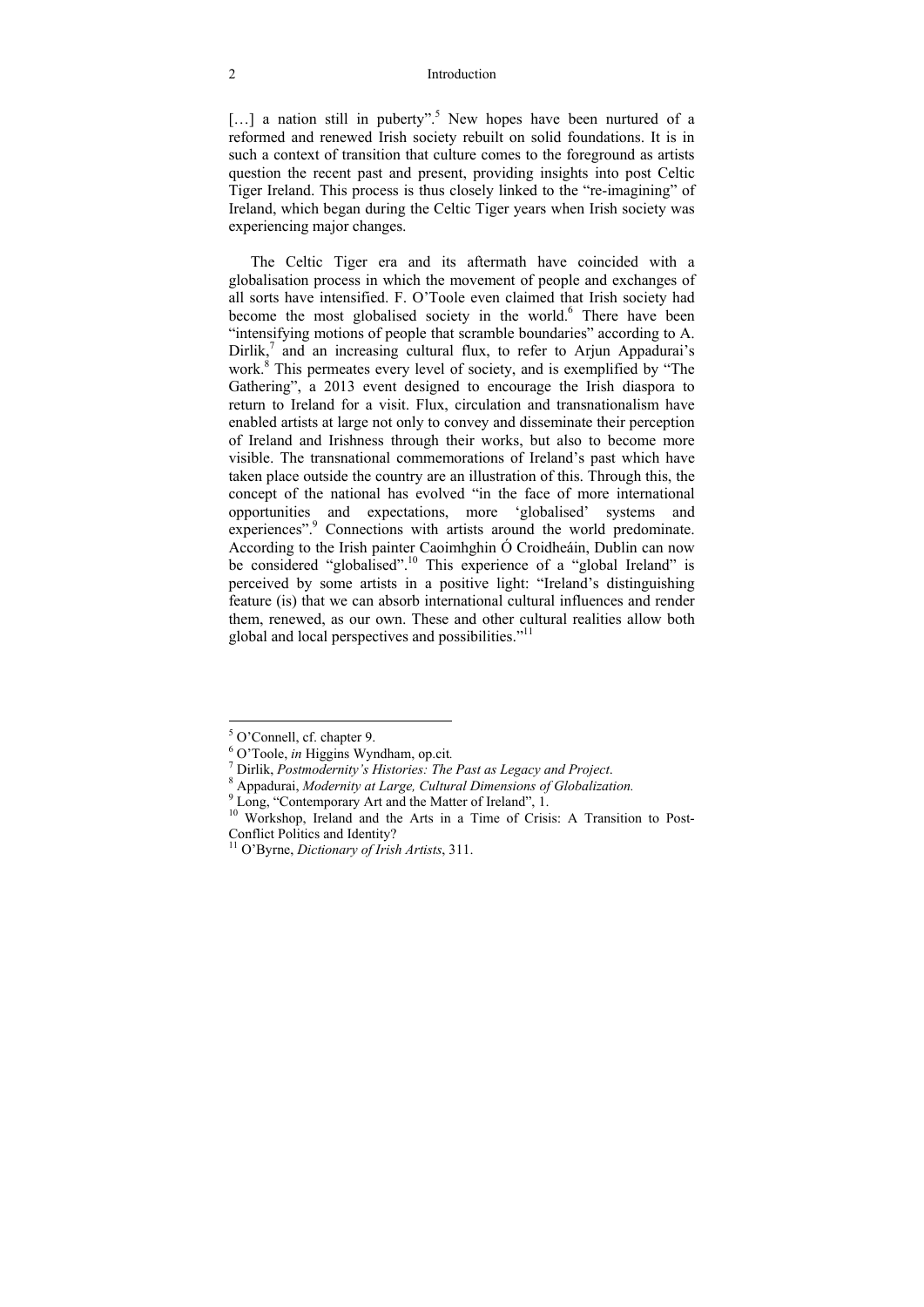Could it be argued that the financial crisis has "freed the artists", as  $\acute{O}$ Croidheáin claims, $12$  thereby opening up new cultural spaces to create what M. D. Higgins called a "world not yet born"?

### **Exploring new cultural spaces**

It is in this context that critics, commentators and artists have begun the task of imagining a post Celtic Tiger space, of exploring new sustainable political, economic and social forms, and cultural identity as "the cornerstone of any new definition of Irish identity must be the development of a new moral vision."<sup>13</sup> Our aim in this volume is manifold: to question the overall cultural context of post Celtic Tiger Ireland, to appraise how this imbues cultural works and to investigate the ways artists are exploring this new post Celtic Tiger space. The role of artists is "to interrogate" in times of political, economic and social upheaval.14 Artists are considered as perceptive, providing a vision for the foundation of the state.<sup>15</sup> Following this thread of thought, let us remind ourselves of the role played by artists and intellectuals during the Celtic revival, as illustrated by D. Hyde, a pioneering figure of the revival who inspired many leaders in the Easter Rising.<sup>16</sup> During The Global Irish Economic Forum in Farmleigh (2009), politicians and artists asserted the importance of culture in regenerating the country. Writers, musicians and filmmakers stressed the essential role of the arts at a time of national crisis and saw their roles as inspirational, as illustrated by the director Mark O'Connor's manifesto for a new wave Irish cinema, published in July 2012:

The protest film is not conceived for the market. They are emotionally reactive, born out of necessity and a political and social consciousness. These films "RAGE AGAINST THE SILENCE" by expressing the inner most feelings about the society we live in.<sup>17</sup>

In this exploration, new ways of understanding, representing and defining both Irish society and Irish identity have been at the heart of debates. Many of the younger artists consider national frontiers an

<sup>&</sup>lt;sup>12</sup> Workshop op.cit.

<sup>&</sup>lt;sup>13</sup> Smyth, "Irish National Identity after the Celtic Tiger", 136.<br><sup>14</sup> O'Byrne, op.cit., 308.<br><sup>15</sup> Ibid.

<sup>&</sup>lt;sup>16</sup> Heaney, "Arts vs Politics: We haven't got the balance right".

<sup>17</sup> http://www.broadsheet.ie/2012/07/23/irish-cinemas-new-wave-a-manifesto/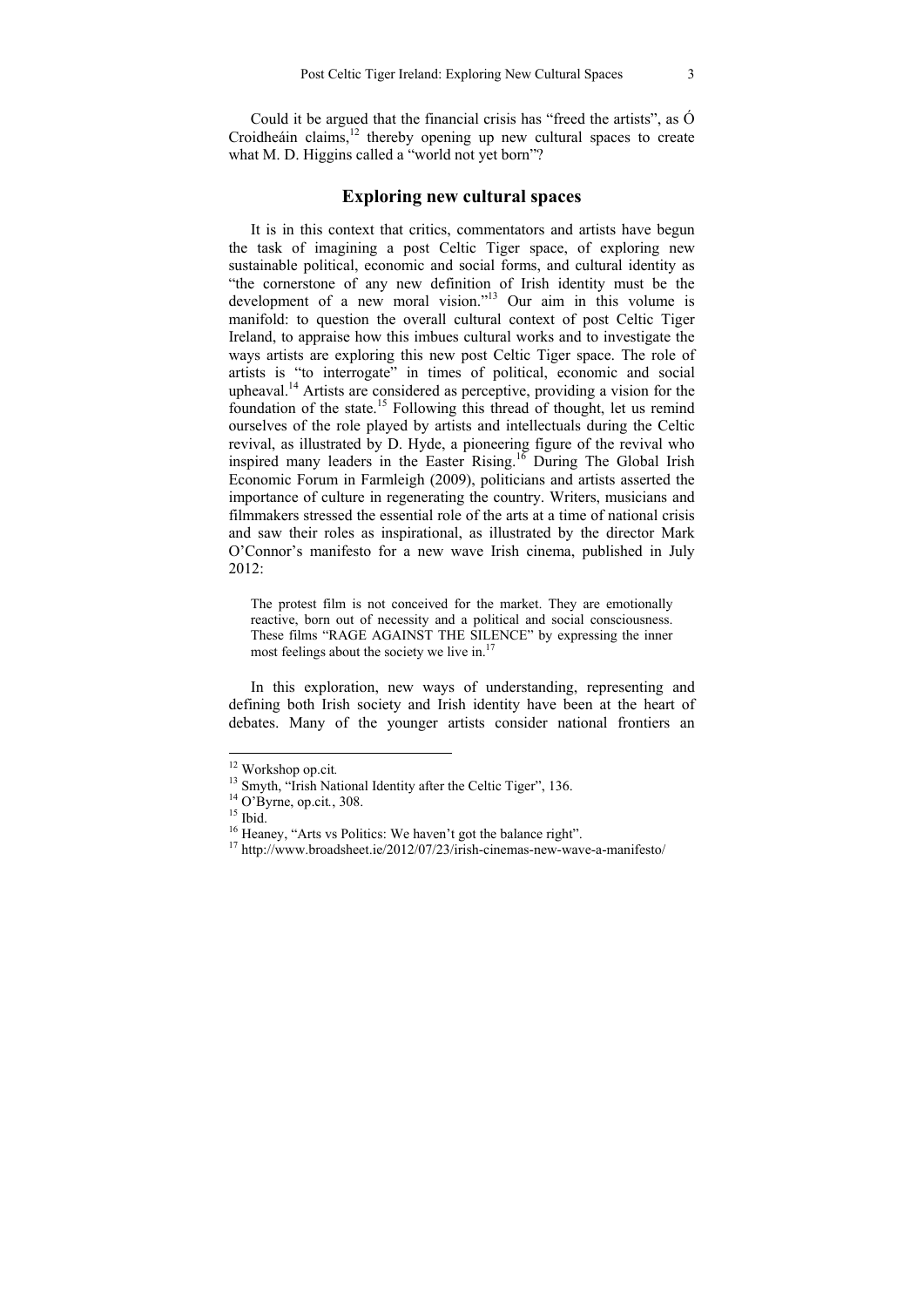#### 4 Introduction

irrelevance and no longer want to deal with Ireland in their works.<sup>18</sup> In the Republic, the nation is being questioned: "there are many artists, including myself [Pierce], who find that nation as a legitimizing force is actually, totally delegitimizing".19 In the North, Irish identity is no longer merely associated with the other side of Britishness, as illustrated by the Good Friday Agreement. Artists have undertaken an analysis of new cultural spaces, questioning Irish identity, the North, and the relationship between the North and the South, past and present. Spaces, be they social, cultural, economic or political, are being explored; there is a reworking of the "spatial fixes" which have to be thought of as sites of energy, diversity and regeneration.20 Photography illustrates this transformation as it depicts "spectral non-places",<sup>21</sup> both in the Republic and in Northern Ireland. Compositions are also set in traditional places where the stigmas of the Irish crisis can be felt, as illustrated in Ciarán Óg Arnold's photographs.<sup>22</sup>

The exploration of various artistic works and places is closely linked to the present situation, to movement and transition but also strongly connected to time, to the past and memory. Exploration implies the notion of wandering through an unknown country in order to examine and observe its transformations and stigmas. It slowly unveils a place that is still difficult to fathom, reshaped by the Celtic Tiger and its aftermath: "The artist now stands in negotiation with tradition and history, with the present, with context and social processes and with lived experience."<sup>23</sup>

## **Remembering the past**

 "New times" became the leitmotiv of the Celtic Tiger period, and the "future" was sublimated while the past was repressed.<sup>24</sup> In the post Celtic Tiger era, a need has developed to study the past, particularly the recent past, in order to avoid making the mistakes which led to the crisis. Artists excavate the past to provide different understandings and to highlight a

<sup>18</sup> Long, "Contemporary Art and the Matter of Ireland", 1.

<sup>&</sup>lt;sup>19</sup> Pierce, Sarah (roundtable), winter 2008, "Contemporary Art ant the Matter of Ireland", 8.

<sup>&</sup>lt;sup>20</sup> Gibbons, "The Empire's New Clothes: Irish Studies, Post-colonialism and the Crisis", 20.

 $^{21}$  Ibid., 19.

<sup>22</sup> Óg Arnold, *I Went to the Worst of Bars*. 23 McGonagle, "Myths and Mind-Sets or How Can We be Real?" *in* Higgins Wyndham, op.cit., 112-122.

<sup>24</sup> Smyth, op.cit*.*, 135.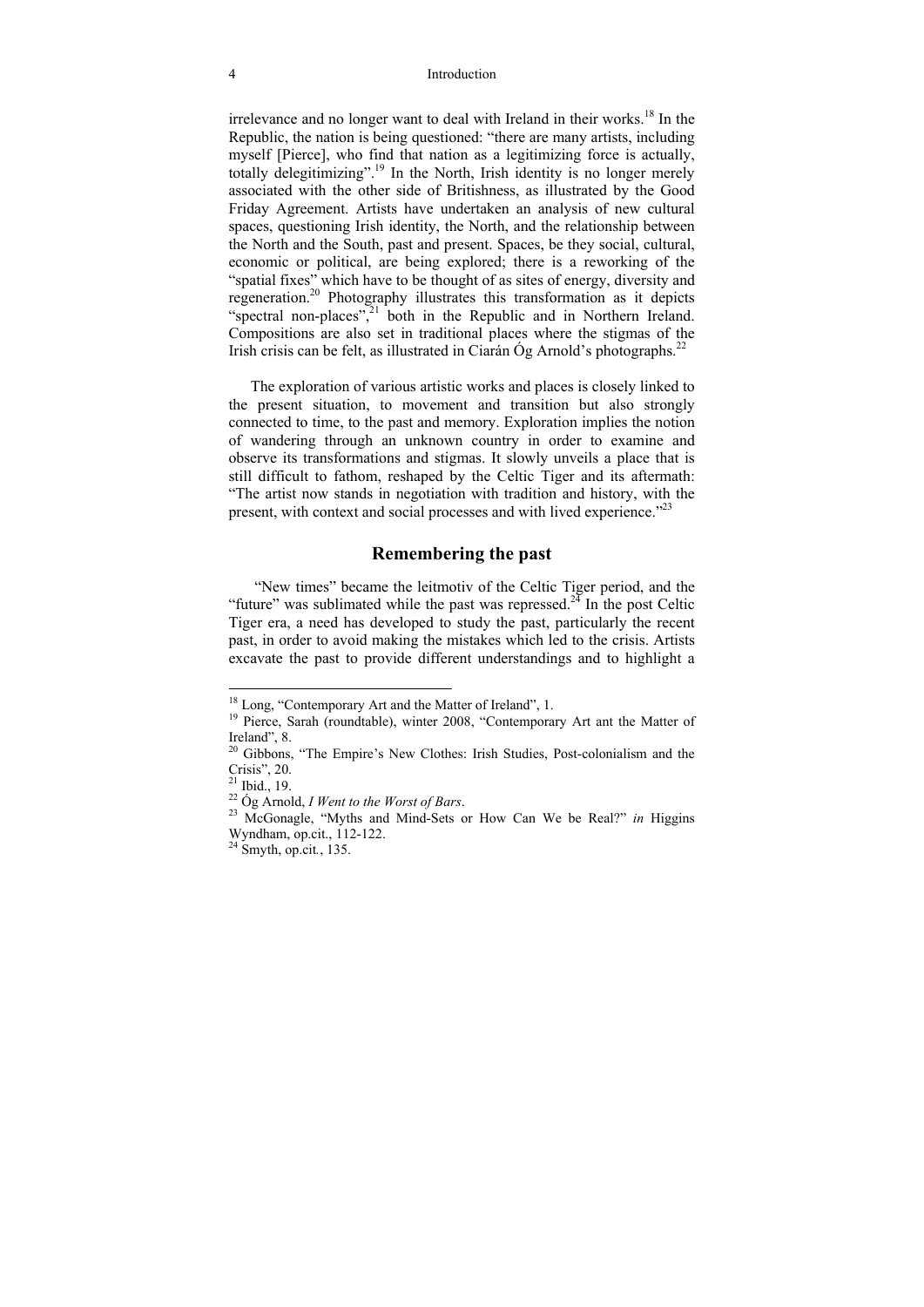shared history and a common future. They also use it as a means to link past, present and future.

The cultural works which grew out of these years were produced in the post Celtic Tiger context. Yet, they are intimately linked with the Celtic Tiger years in terms of time and themes. The different cultural fields of interest studied in this volume will be considered as key spaces where these cultural changes are negotiated. The aim of our collective volume is not to provide the reader with a survey of the economic or political consequences of the end of the Celtic Tiger, but rather to assess the impact of the economic and political fallout on Irish culture, and more precisely to focus on the cultural voices exploring a country located at a crossroads, in a kind of in-between space, illustrating quite relevantly Chris Marker's statement that Rarely has reality needed so much to be imagined.

In bringing these authors together, our main objective is to analyse the cultural creations produced and their interaction with political, economic, historical and social forces.<sup>25</sup> This collection of essays addresses the question of post Celtic Tiger culture through various artistic works which interrogate and explore Irish society. It also presents the way these artistic works use artistic, aesthetic, sociological, cinematographic, historical and literary approaches. The contributors have taken into consideration a number of questions raised by these cultural expressions in order to shed light both on their work and how it reflects post Celtic Tiger society. The issues of globalisation, identity, place and creativity are all dealt with according to different fields of interest: poetry, theatre, films, memorials, commemoration, photography and paintings. Several major themes are included: conflicts and reconciliation, past and present, transitional spaces and revisiting the image of Ireland. In assessing the aftermath of the Celtic Tiger period and its impact and influences on today's Irish society, artists also allude to society's possible future transformations.

The first part, "Conflicts and Reconciliations: Past and Present", deals with the context of an evolving Irish society where past and present are

<sup>&</sup>lt;sup>25</sup> Other books have offered complementary approaches such as providing an analysis of the impact of the post Celtic Tiger fallout on Irishness, *in* Maher, E., O'Brien, E. 2014, *From Prosperity to Austerity*, Manchester: Manchester University Press ; *in* Slaby, A. 2013, "An Introductory Essay on Culture in Post Celtic Tiger Ireland: A Floating Anchorage of Identities", *Canadian Journal of Irish Studies*, vol 37, n°1/2 and Pelletier, M., Peyronel, V., 2015, "La Crise, Quelle crise ? Crisis, What Crisis? ", *Etudes irlandaises*, n°40-2, automne-hiver.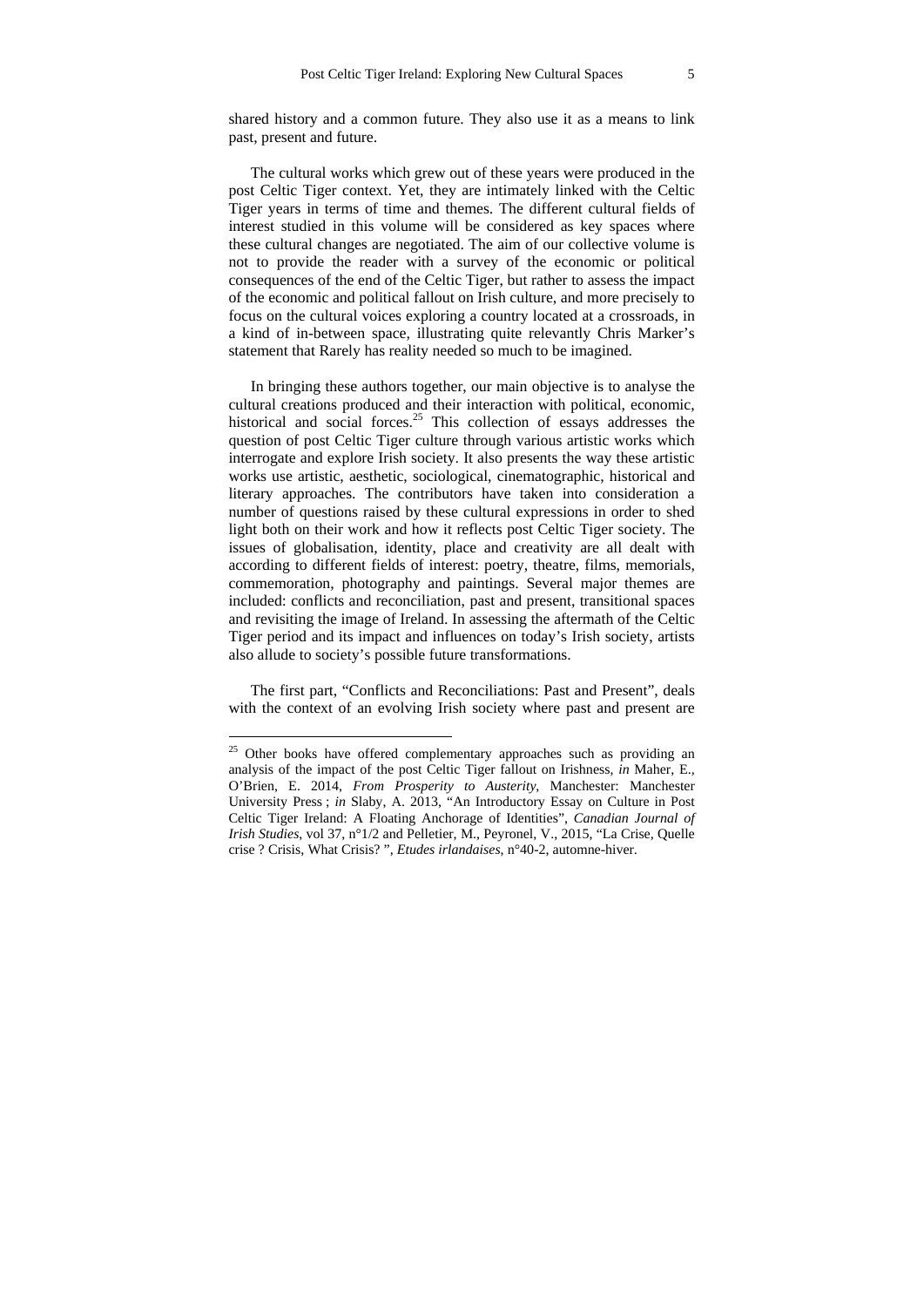#### 6 Introduction

closely intertwined within a process of economic, political and cultural renewal. Past and memory form a continuum, memory being "an unfolding process<sup>326</sup> which is closely interconnected with remembering. When dealing with issues of the past, memory and culture, commemorations and memorials allow us to cast a critical eye on Irish history. In Northern Ireland, memorials can be considered as icons which link past and present. The memorials devoted to the great famine are part of a re-appropriation of specific spaces such as towns, not only in Ireland but also abroad (Glasgow, the USA etc.). History and the Irish diaspora are intermingling in that movement since "history (time) and diaspora (space) are bent and refracted through memory, creating unexpected and distorting effects, the products of cultural relativity".<sup>27</sup> What Irish artists provide through their works is a cultural memory that can be understood as "the interplay of present and past in socio-cultural contexts".<sup>28</sup>

Memories and commemorations are at the core of articles which question Irish history, both in the Republic and in Northern Ireland. The cultural works under scrutiny in our volume link Ireland's past to its present, assessing the impact of The Good Friday Agreement. The "Theatre of Witness" plants its roots in the past in order to grow away from it, according to David Grant; it has been forged from the recent past, but also from The Good Friday Agreement and the hopes it laid for the future. In "Shoulder to Shoulder: The co-existence of Truths in the 'Theatre of Witness'", Grant presents this work (created at the Playhouse in Derry between 2009 and 2012) as a "challenging project", a cultural plea for reconciliation in the present as it "serves to allow ideas to be carried across from one story to another by a kind of theatrical osmosis, seepage from one story to the other making similarities manifest even as differences are asserted". He also raises the issue of the unresolved killings, the immunity for perpetrators and informants, and disputes over parades and flags. Memories are the centre of interest since "when memories diverge, a society's members can share neither experience nor assumptions". Grant explores these new spaces of communication, created as an attempt to share the past. In the same way, Brigitte Bastiat, in "*Quietly* (2012), by Owen McCafferty (Northern Ireland): Towards a Quiet Reconciliation in a Post-Conflict Society?" has chosen to analyse a play that examines the question of reconciliation and "change which doesn't come about because of politics […] but by people making it

<sup>&</sup>lt;sup>26</sup> Miller, *Modernism, Ireland and the Erotics of Memory*, 12.<br><sup>27</sup> Cooke, "History Memory, Diaspora", *in* Higgins Wyndham, op.cit., 184.<br><sup>28</sup> Erll and Nünning, eds, *A Companion to Cultural Memory Studies*, 2.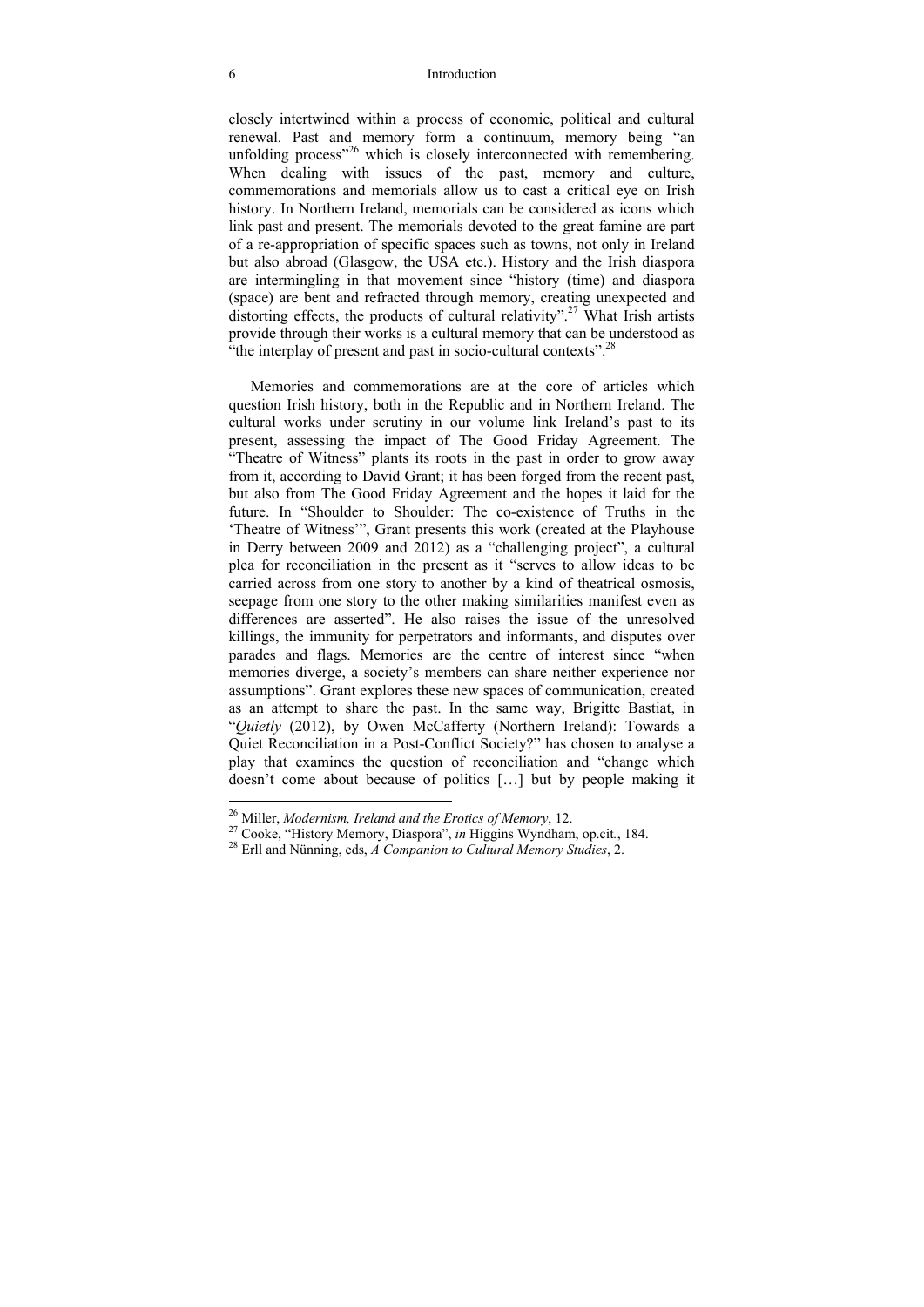happen". Interestingly, past and present are dealt with through reconciliation within theatrical spaces, but also through relatively new issues such as "racism against the newly arrived immigrants". Laura McAtackney, in "Remembering the Troubles: Community Memorials, Memory and Identity in Post-Conflict Northern Ireland", questions the "place making and peace building theories", without losing sight of the impact of the Good Friday Agreement and of its potential to revitalise the economy. She also stresses the link between past and present, stating that "in transitional societies memories of the past are innately connected to contemporary identity". The articulation between past and present is achieved through the creation of dedicated places, community memorials which "fill the official vacuum that has arisen from politicians deliberately bypassing narratives of the past". In "A Struggle for Memory: The Commemoration of *An Gorta Mór* in Glasgow, Scotland", Frank Healy explores the difficulty of filling this official vacuum, as witnessed by the conflicts that have arisen over the commemoration of the Great Famine in Glasgow, where there is a new "desire to write the history of the Irish community"; but who will do the writing?

The second part, "Transitional Places", focuses on the perception of national and local spaces within the island and beyond its frontiers. In "Culture-Led Regeneration in Derry-Londonderry, UK City of Culture 2013", Peter Doak explores the use of culture in an attempt to transform the status and imagery of a divided and economically underdeveloped city. Its urban space was the subject of regeneration strategies, a "reimagined Derry" that would provide a "new beginning" for the city, distancing itself from its "stigmatised" image. Based on a commercial approach, the aim was to transform the "negative external imaginings of the city" in an attempt to bring to an end its "economic stagnation" and to "catalyse its socio-economic regeneration". This change is analysed in a comparative approach comprising studies of Porto, Glasgow and Cork, highlighting a similar global pattern applied to the different cities of culture. Valérie Morisson, in "Eoin O'Conaill's Photographic Works", provides us with "visions of post Celtic Ireland" through her analysis of photographs of today's cityscapes and suburban places. O'Conaill's series are "reminders of how economic pressures and fluctuations permeate, rezone and reconfigure everyday spaces and social landscapes". His photographs lead us to reconsider Irish cultural identity after 2008: they "avoid producing visual representation of social representations" while concentrating on piecemeal elements of post Celtic Tiger society such as "the banal", places of "in-betweeness" and new spaces such as "rurban Ireland". Photographs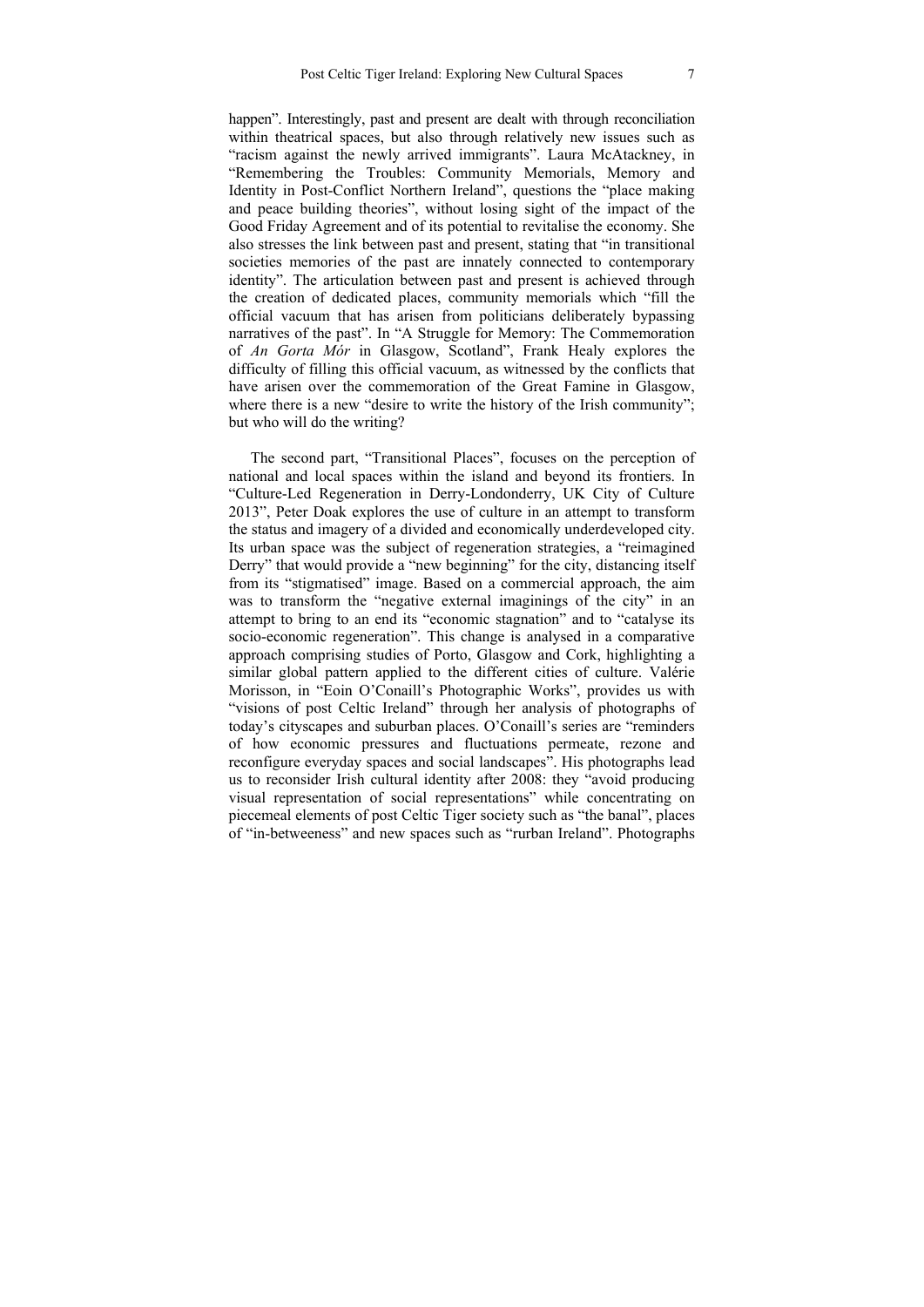#### 8 Introduction

also link past and present as they excavate the past, reinterpret and document tradition, without forgetting to relate them to "people's reaction with space". This re-imagination of time and space takes into account migration and movement. In "*In Bruges* (2008): Treading beyond the Frontiers", Estelle Epinoux explores the nature of the film *In Bruges*, which appears to be "an enigma, a sort of singular object full of Irish, American and European references", as it was directed by a member of the Irish diaspora, financed by both American and British companies, played by Irish actors and located in the city of Bruges. She studies how this film illustrates "circulation and crossings within different spaces", be they geographic, aesthetic or cultural. She analyses the impact of globalisation in today's Irish cinema and the blurring of cultural and spatial frontiers, yet underlines the fact that the film is deeply embedded in Irish cinema and culture. In "Paul Durcan's Ireland in a Time of Crisis in *Praise in which I Live and Move and Have my Being*", Cathy Roche-Liger explores post Celtic Tiger Ireland through both a "satirical vision of Ireland and a glorified vision of an Ireland of love and art". The trope of Ireland as a woman is employed to depict Ireland in recession. The social as well as moral and financial abuses of the Catholic Church and of the traders and bankers of the Celtic Tiger period are highlighted, yet Durcan does not fail to look to the future, underlining the "diversity and evolution of Ireland" and praising the country through "its artists and people".

The third part, "Revisiting the Image of Ireland", centres on the way images of Ireland, in both films and paintings, explore the transformations of Irish society, both in the North and in the Republic. In "Revisiting Old Themes in Recent Irish Cinema", Díóg O'Connell argues that "the preoccupations of first wave films appear to have resurfaced in post-boom Ireland". These films tend to be rooted in "a global popular culture", as well as in "traditional tropes associated with Irish cinema – Northern Ireland, rural Ireland and the legacy of Catholic Ireland". Some directors deal with the past, exploring both truth and shame; others choose to underline "the tension between re-imagining and re-stating aspects of the social order". These films also enable the viewer to link two periods of time, creating an exploratory space as "post Celtic Tiger film captures a legacy left by the boom years and the Celtic Tiger economy". For her part, in "Women in Troubles: Conflicting Images of Women in *The Shadow Dancer*", Sophie Charpentier focuses her analysis on one film, dealing with "the seldom explored subject of women informants during the Troubles in Northern Ireland". Through a close study of the film and of the main female character, she contends that "the film, like its women, is both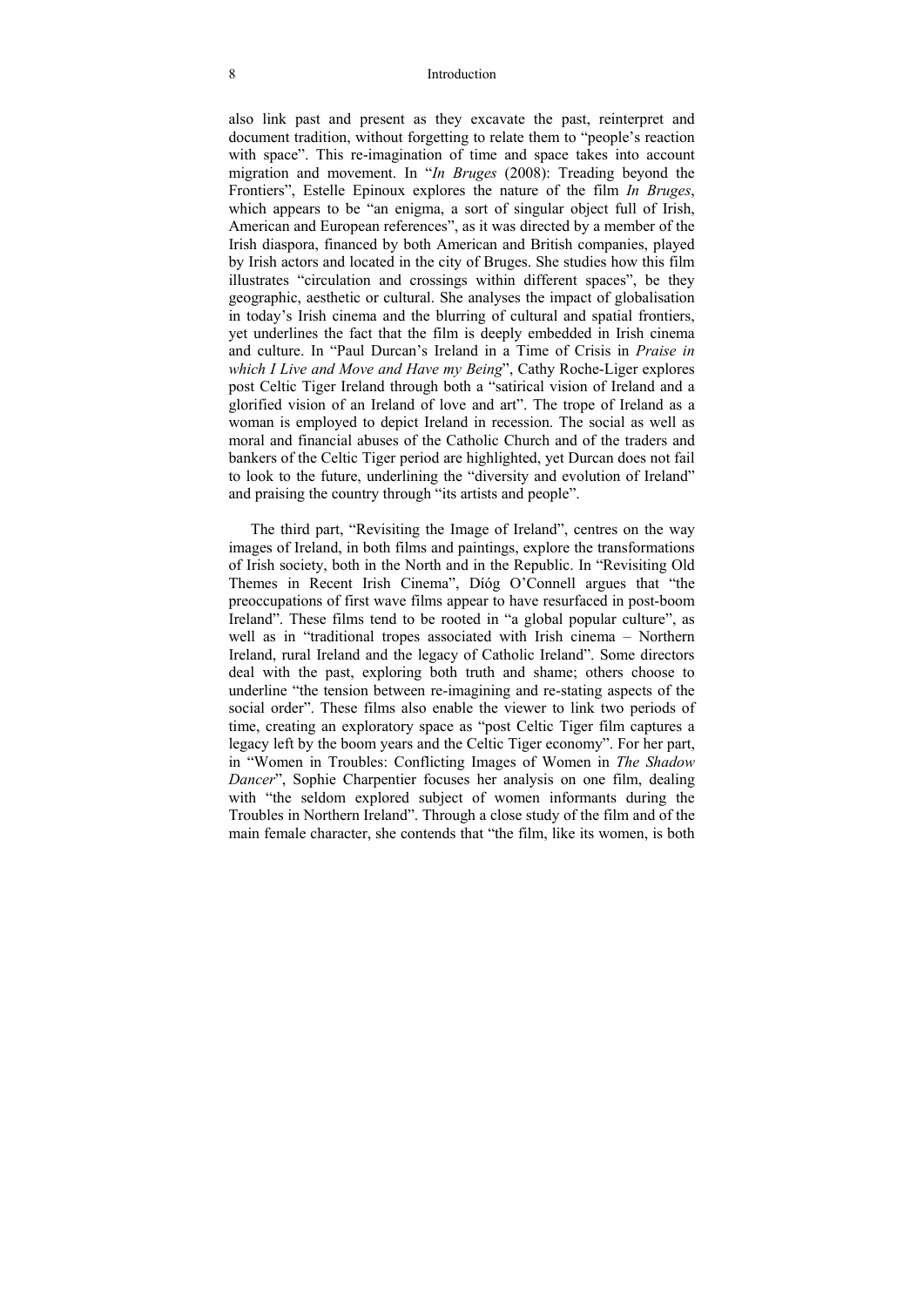traditional and innovating". The film also appears to be an opportunity to explore "new images of Northern Ireland by using old and new tropes".

Revisiting the image of Ireland is also undertaken by two contributors through their analyses of Caoimhghin Ó Croidheáin's paintings. As both a painter and an academic, Ó Croidheáin uses his paintings to analyse the new cultural elements which have appeared in Ireland. He questions the process of painting "in a contemporary context as business on the one hand but also as opposition on the other". He locates Ireland within a global context, tackling different social and political issues, both national and international, in paintings such as *Odessa* or *Climate Chaos.* In "Post Celtic Tiger Landscapes in Caoimhghin Ó Croidheáin's Paintings", Marie Mianowski describes Ó Croidheáin's paintings as "a walk through time". She analyses three paintings, *Young Ireland vs Old Ireland*, *Larkin's Despair* and *The Rise and Fall of James Connolly*, works that initiate "a pictorial Dublin journey" and underline "the moving contrasts between epochs and the paradoxes of the past conflicting with the contradictions of the present". In her reading of Ó Croidheáin's paintings, she not only evokes past and present but also politics and the economy, arguing that "the paintings transform the separating chasm between past glory and contemporary changes into a space open to the possibilities that the future might offer". These paintings can be thus understood as a means to "reevaluate today's perspectives for the future", while at the same time emphasising the "paradoxical contiguity between past and present". Her analysis of Ó Croidheáin's paintings is also an opportunity to question the role and place of the past in the present when arguing that "in implicitly questioning the meaning of heroic figures, symbols and commemoration, his work addresses the representation of political space and public spaces". Amélie Dochy, in "Post Celtic Tiger Expressionism: Caoimhghin Ó Croidheáin's *Great Famine Memorial, Custom House Quay, Dublin* (2007)", examines one of Ó Croidheáin's paintings and questions his reading of the famine from his post Celtic Tiger era standpoint. She also links and interrogates past and present, emphasising that "the juxtaposition of a modern symbol of wealth (Dublin's business district) with the statues embodying Ireland's past sufferings expresses the ambitious stance of Ireland in the era of the post Celtic Tiger economy".

### **Estelle Epinoux**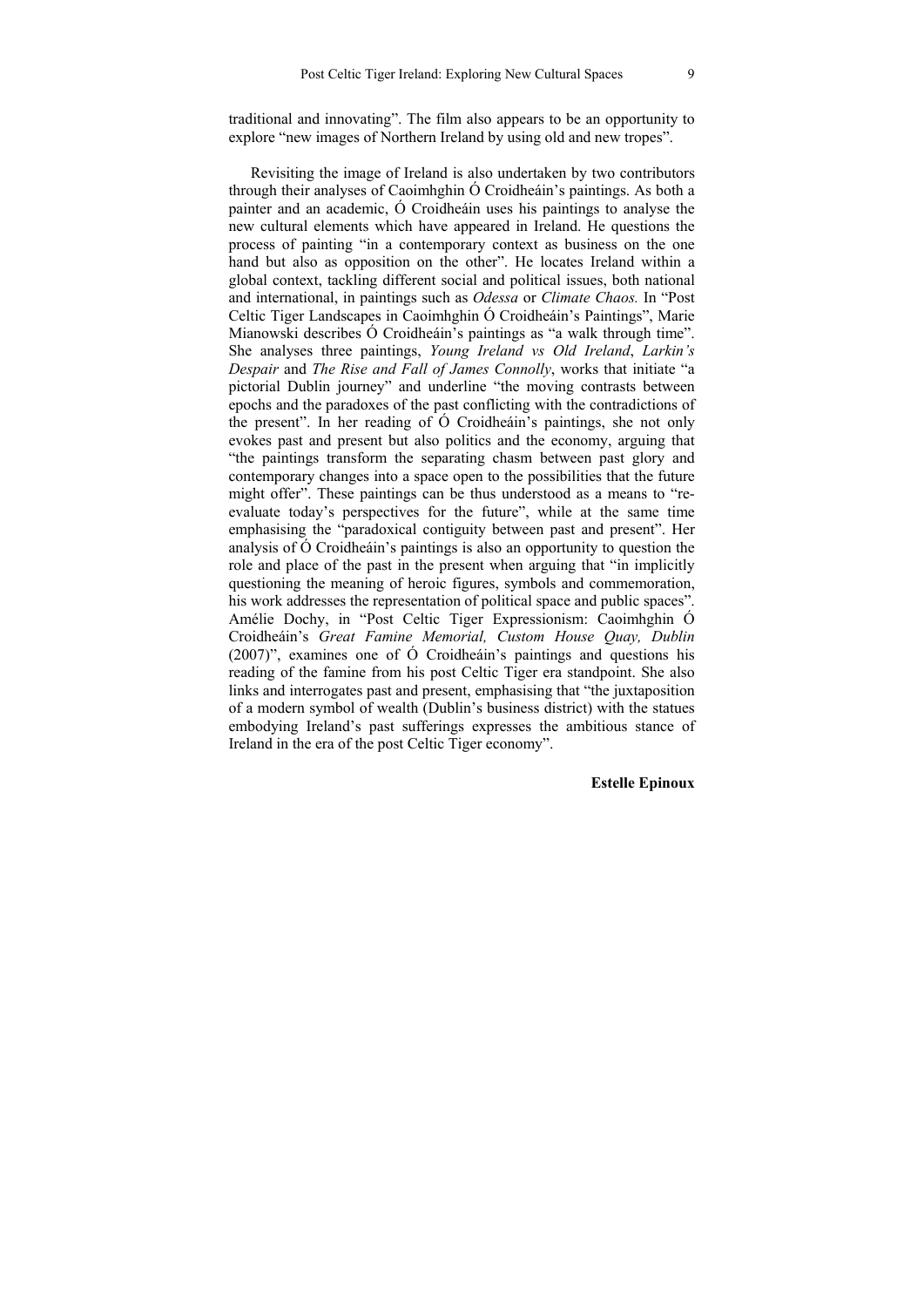### **References**

- Appadurai, A. 2010, *Modernity at Large, Cultural Dimensions of Globalization*, Minneapolis: Minnesota Press.
- Cooke, P. "History Memory, Diaspora", *in* Higgins Wyndham, A. 2006, *Re-imagining Ireland*. USA: University of Virginia Press.
- CS0: (unemployment figures) http://www.cso.ie/en/releasesandpublications/er/mue/monthlyunemplo ymentmay2015/#.VYJ3HVweZE4 [Accessed 18/01/16]
- CS0: (Irish GDP growth) http://www.cso.ie/en/releasesandpublications/er/na/quarterlynationalac countsquarter42014/#.VYJ4aFweZE4 [Accessed 18/01/2016]
- Dirlik, A. 2000. *Postmodernity's Histories: The Past as Legacy and Project*, Lanham: Rowman & Littekfield Publishers.
- Dunne, A. July 5, 2015, 'Ireland in photographs: the Uncertain State we're in', *The Irish Times*.
- Erll, A., Nünning, A. (eds), 2008, *A Companion to Cultural Memory Studies*, Berlin: Walter de Gruyter GmbH.
- Gibbons, L. Autumn 2013, "The Empire's new Clothes: Irish Studies, Post-colonialism and the Crisis", *The Irish Review*, n°46.
- Heaney, Mick, 18/11/2011, "Arts vs Politics: We haven't got the balance right", *The Irish Times.*
- Higgins Wyndham, A. 2006, *Re-imagining Ireland*. USA: University of Virginia Press.

http://www.broadsheet.ie/2012/07/23/irish-cinemas-new-wave-amanifesto/ [Accessed 18/01/2016]

- Long, D. (roundtable), winter 2008, "Contemporary Art and the Matter of Ireland", *The Irish Review*, n°39.
- McGonagle, D. "Myths and Mind-sets, or How Can We Be Real?" *in* A. Higgins Wyndham, 2006, *Re-imagining Ireland*. USA: University of Virginia Press.
- Miller, N., A. 2002, *Modernism, Ireland and the Erotics of Memory*, Cambridge: Cambridge University Press.
- Óg Arnold, C. 2015, *I Went to the Worst of Bars*, Mack Books.
- O'Byrne, R. 2010, *Dictionary of Irish Artists*, Dublin: Plurabelle Publishing.
- O'Toole, F. 2009, *Ship of Fools,* London: Faber and Faber.
- —. 2010, *Enough is Enough*, London: Faber and Faber.
- —. 2012, *Up the Republic*, London: Faber and Faber.
- Pierce, Sarah (roundtable), winter 2008, "Contemporary Art ant the Matter of Ireland", *The Irish Review*, n°39.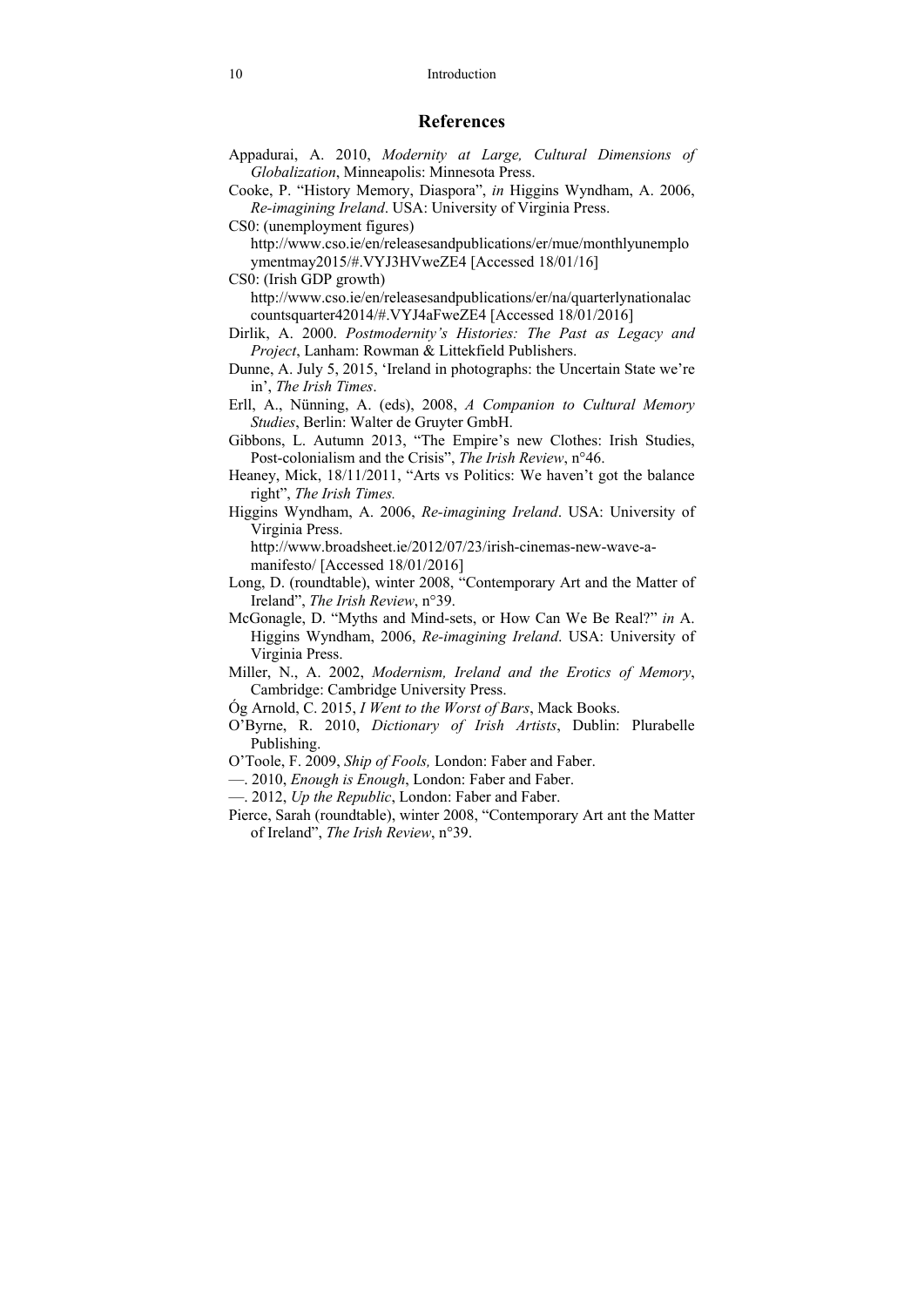- Smyth, G. 2012. "Irish National Identity after the Celtic Tiger", *Estudios Irlandeses*, issue n°7.
- Tóibín, C. "Ireland and Britain" *in* Higgins Wyndham, A. 2006, *Reimagining Ireland*. USA: University of Virginia Press.
- Workshop (University of La Rochelle-6 June 2013), Ireland and the Arts in a Time of Crisis: A Transition to Post-Conflict Politics and Identity?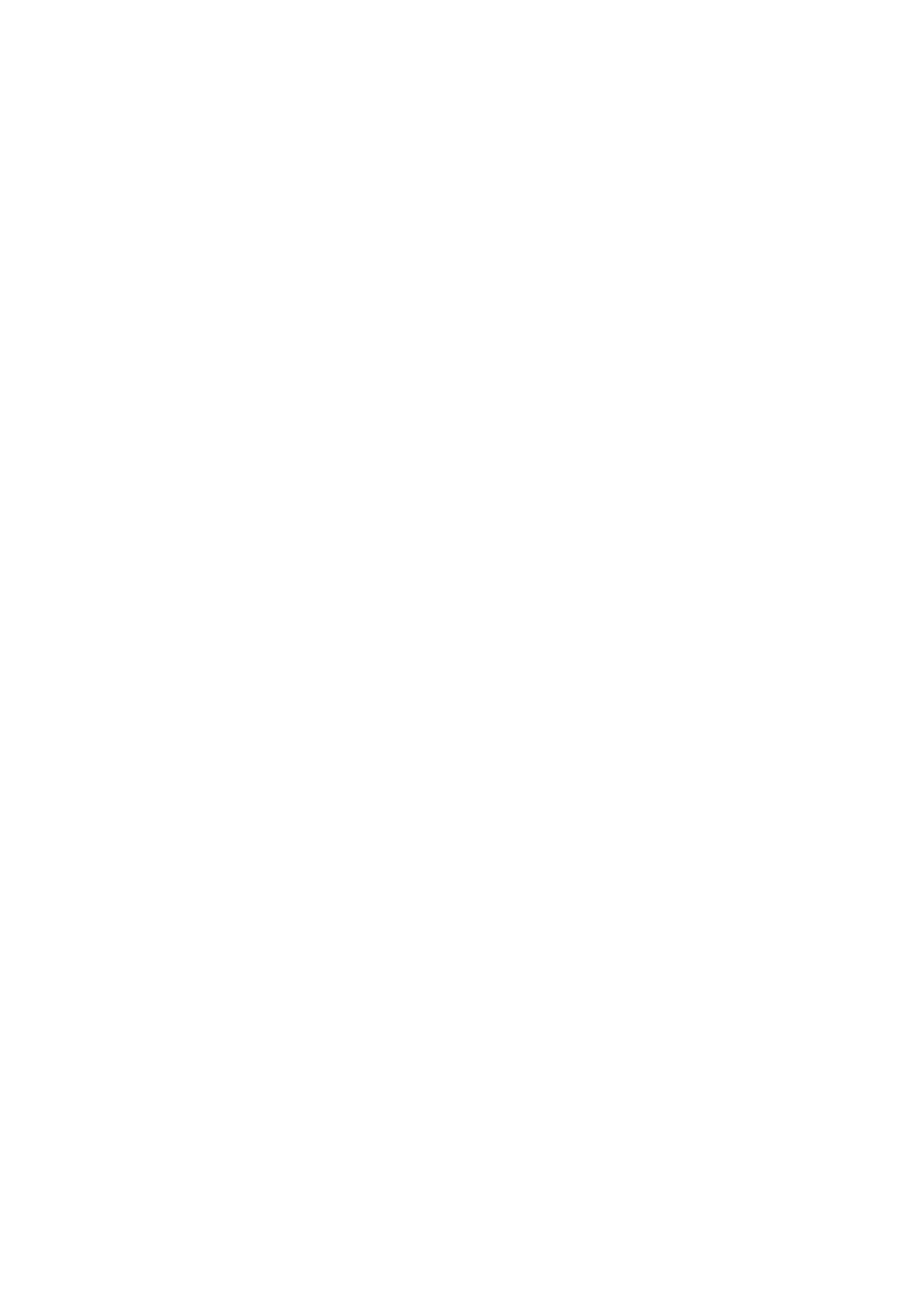## **PART I**

## **CONFLICTS AND RECONCILIATIONS: PAST AND PRESENT**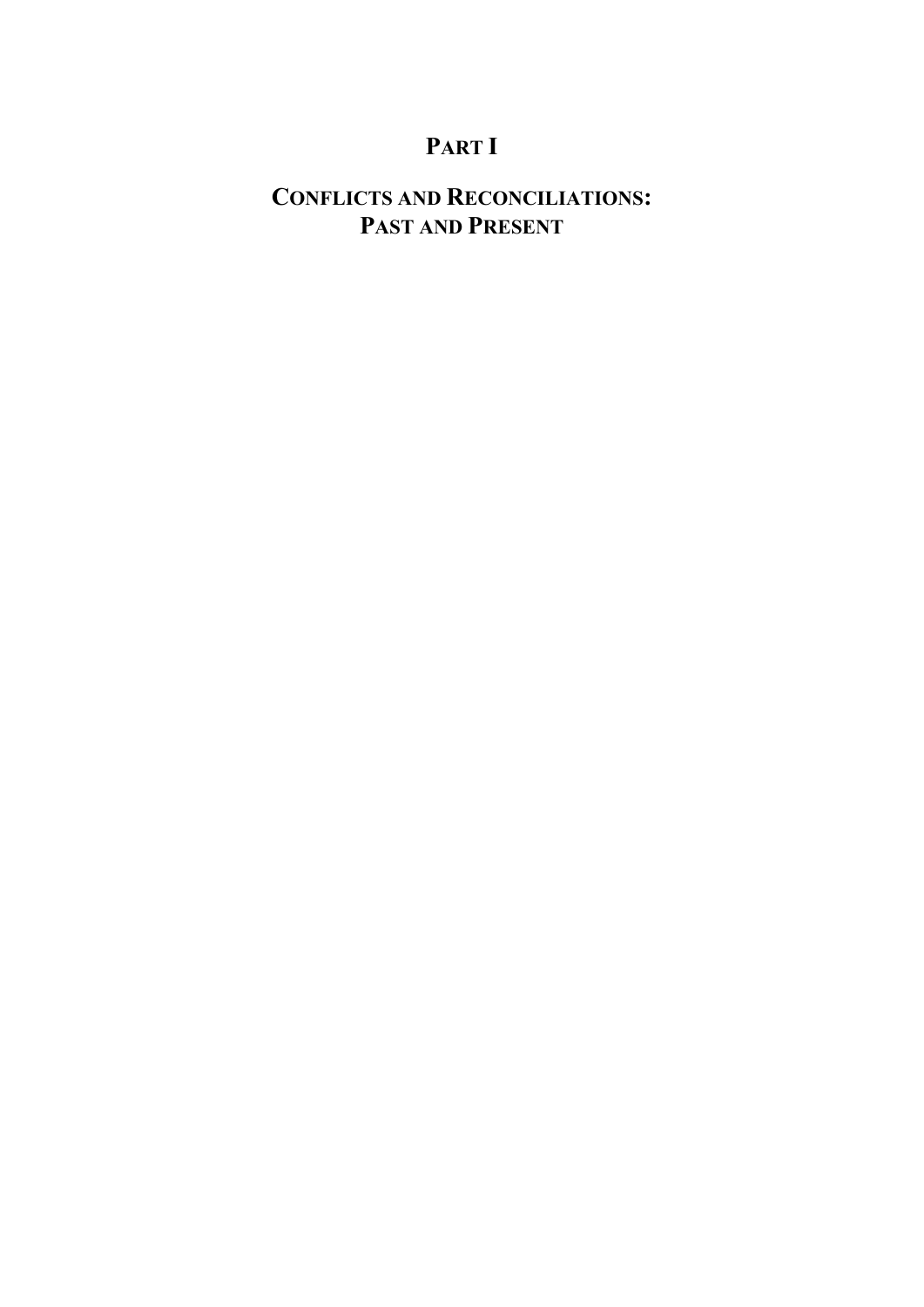## CHAPTER ONE

## SHOULDER TO SHOULDER. THE CO-EXISTENCE OF TRUTHS IN THE "THEATRE OF WITNESS"

## DAVID GRANT

"Theatre of Witness" is a form of performance in which "the true stories of those who have been marginalised, forgotten or hurt by society are woven into collaborative theatre productions and are performed by the people themselves in spoken word, movement, music and visual  $\frac{1}{2}$  imagery".<sup>1</sup> Unlike Augusto Boal and Jonathan Fox,<sup>2</sup> who have respectively laid down clear protocols of practice for the Theatre of the Oppressed and Playback Theatre, the founder of the Theatre of Witness, the American theatre artist Teya Sepinuck, has been cautious about describing it as a genre or a system. Her practice with groups as diverse as prisoners and their families, asylum seekers and runaway girls in Poland, has consistently found new forms to serve the stories of each set of witnesses and has emerged organically over nearly three decades, consistently being inflected and adapted to the needs of each discrete context. In the case of her work in Northern Ireland, the context was especially challenging, founded as it was on the shifting sands of the Northern Ireland Peace Process.

The Good Friday Agreement of April 1998 is widely recognised as having been a pivotal moment in the recent history of Northern Ireland, fulfilling the poetic prophecy of the late Nobel Laureate Seamus Heaney that "once in a lifetime / The longed-for tidal wave / Of justice can rise up,

<sup>&</sup>lt;sup>1</sup> Sepinuck, "Living with Life: 'The Theatre of Witness' as a Model of Healing and Redemption", 163.

<sup>2</sup> See: Augusto Boal. *Games for Actors and non-Actors*. Jonathan Fox. *Acts of Service*. Tusitala, 2003.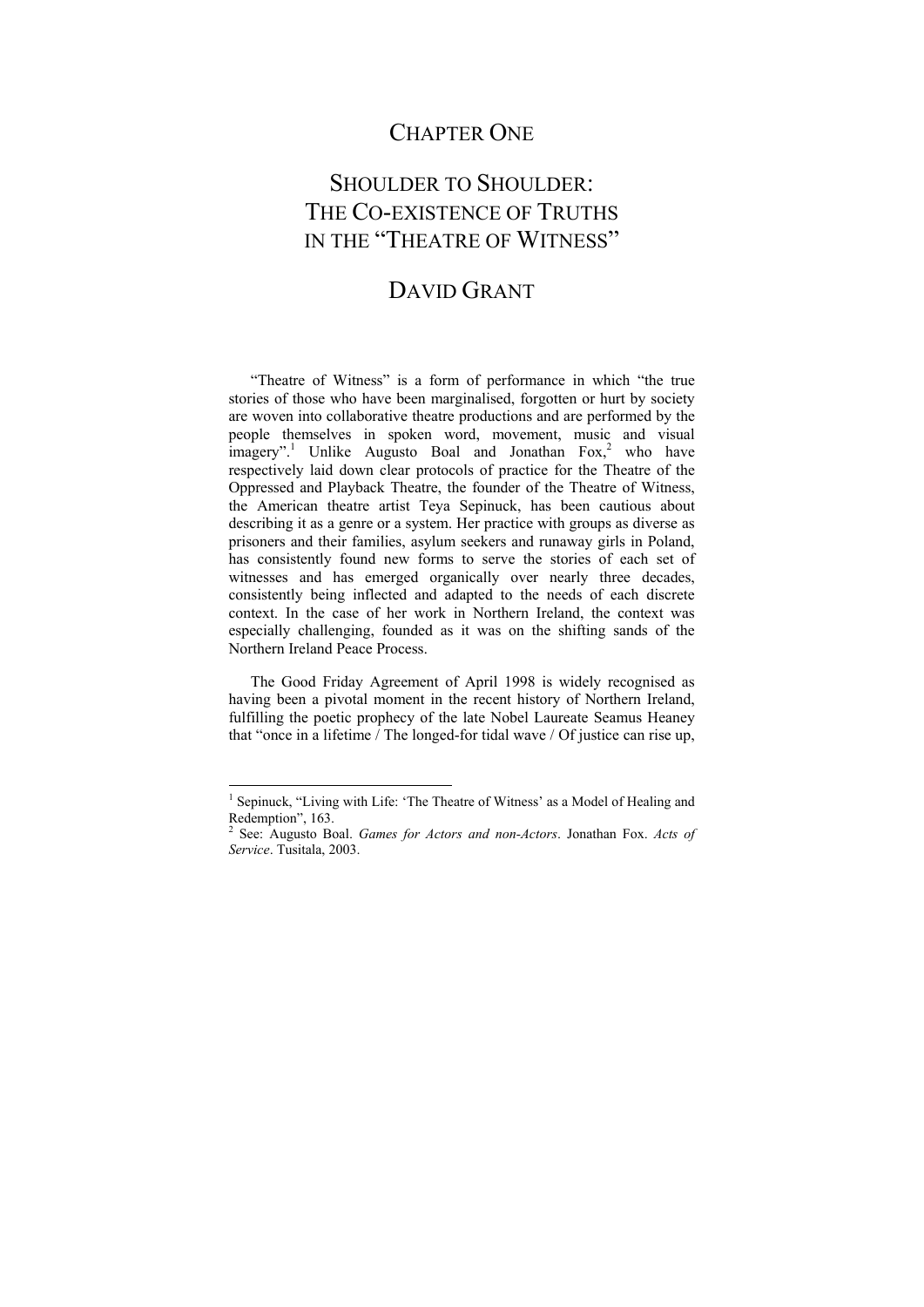/ And hope and history rhyme."<sup>3</sup> But his "hope for a great sea-change / On the far side of revenge<sup>,4</sup> has been long in coming. As the 'Derry dramatist Dave Duggan once wryly remarked, we might be forgiven for wondering when the endlessly protracted "Peace Process" will result in a "Peace Product"! Instead, the intervening fifteen years have seen talk of a "Peace Dividend" give way to a preoccupation with "The Troubles Legacy" (a predominantly pejorative term often used to refer to the communal state of post-traumatic stress), with funding arising from the former (mainly from the European Union) being focussed on an array of strategies to address the latter. The Theatre of Witness initiative was just one of many such interventions, but as this article will seek to show, by allowing diverse perspectives to co-exist without insisting on a reconciliation between opposing views, it has provided a model, or perhaps more aptly, a powerful metaphor for the wider Northern Ireland society.

This article will reflect on the trilogy of Theatre of Witness productions conceived and directed by Teya Sepinuck, specifically in response to the Northern Ireland Troubles, at the Playhouse in 'Derry between 2009 and 2012.<sup>5</sup> The first production, *We Carried Your Secrets* (2009), involved a mainly male intergenerational cast, where the stories of the older men who had all been directly involved in the Troubles sat side by side with those of the younger participants, who spoke of the indirect impact of the legacy of the violence on their lives. The second production, *I Once Knew a Girl...* (2010), had an entirely female cast and exposed some of the painful memories so often suppressed during the years of civil discord. These were followed by *Release* (2012), where ex-prisoners and paramilitary combatants shared the stage with a former Prison Governor, a former soldier and a former police detective.

There has been much discussion in the Northern Irish media, especially in the light of the failed 2013 Haass talks and the call by the Attorney-General for Northern Ireland to find an alternative approach to courts and enquiries, of the need for a Peace and Reconciliation process akin to South Africa's Truth and Reconciliation Commission (TRC). But reports from South Africa itself suggest that this has not been the panacea outsiders often imagine. Annie Coombes records that:

 $3<sup>3</sup>$  Heaney, *The Cure at Troy*, 77.

 $4$  Ibid.

<sup>5</sup> Sepinuck's fourth and final Playhouse production, *Sanctuary* (2013), involved asylum-seekers in Northern Ireland and had a more external perspective.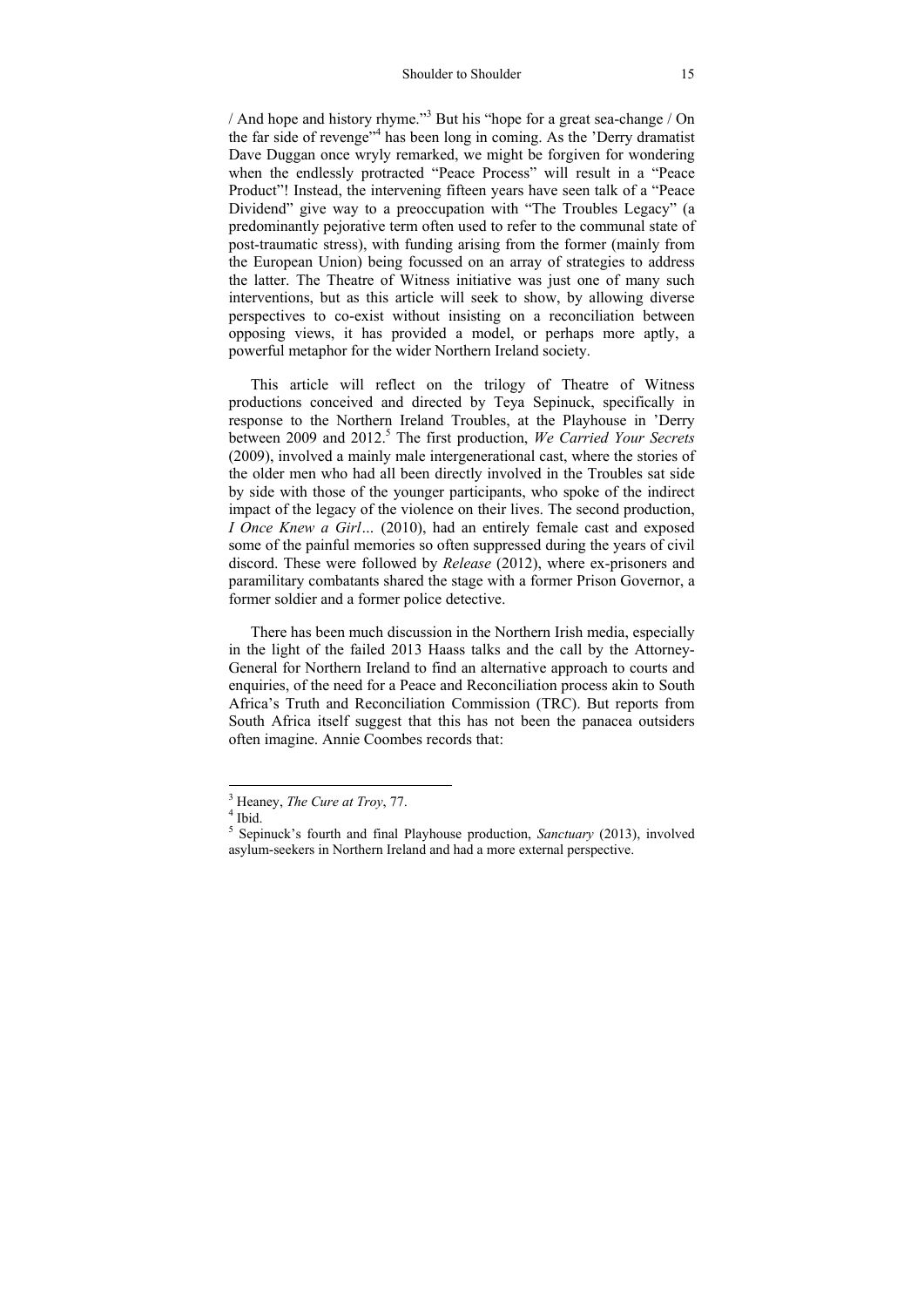#### 16 Chapter One

The TRC has been heavily criticised in South Africa for the compromise made in the name of "national unity" and reconciliation that allowed many to walk free while conditions they had perpetrated under apartheid, and that had reduced so many to poverty and powerlessness, remained intact.<sup>6</sup>

In a distinct but similar way, there has been a growing perception, particularly in poorer Loyalist communities in Northern Ireland, that unresolved grievances have been ignored so as not to stall the progress of the overarching grand narrative of the Peace, and that the rights of victims are being ignored in a race for reconciliation. The Theatre of Witness, however, seeks to eschew labels such as victim, survivor and perpetrator, and to allow sometimes contradictory and unreconciled accounts of the region's recent history to sit together side by side, shoulder to shoulder.

The general anxiety to keep the fragile peace alive is understandable given what Welsh poet Gillian Clarke has described as its "difficult birth". Comparing the Good Friday Agreement with the birth of a lamb, she portrays Northern Ireland as:

An old ewe that somehow till this year / had given the ram the slip. We thought her barren… While they [Northern Ireland's political factions] slog it out in Belfast, eight decades / since Easter 1916, exhausted, tamed by pain [a particularly insightful phrase]… the lamb won't come… We strain together, harder than we dared… and you find us / peaceful, at a cradling that might have been a death.<sup>7</sup>

This messianic imagery, inherent in the very notion of the Good Friday Agreement (though significantly Unionists tend to prefer the more prosaic "Belfast Agreement"), goes some way to help explain the tunnel vision that has characterised much of the political discourse ever since. But year by year, it has become increasingly difficult to maintain this blinkered approach as the disaffected make their presence ever more apparent.

How, they ask, are more than 3,000 unresolved killings to be investigated? Why should there be an amnesty or immunity for informants and perpetrators? And there are also the seemingly more symbolic disputes over parades and flags. In an attempt to address these issues, the American diplomat, Richard Haass, was jointly invited by the Unionist First Minister of Northern Ireland, Peter Robinson, and the Republican Deputy First

<sup>&</sup>lt;sup>6</sup> Coombes, *History after Apartheid*, 8.<br><sup>7</sup> Clarka <sup>66</sup> A Difficult Pirth, Easter 100

 $\frac{7}{1}$  Clarke, "A Difficult Birth, Easter 1998".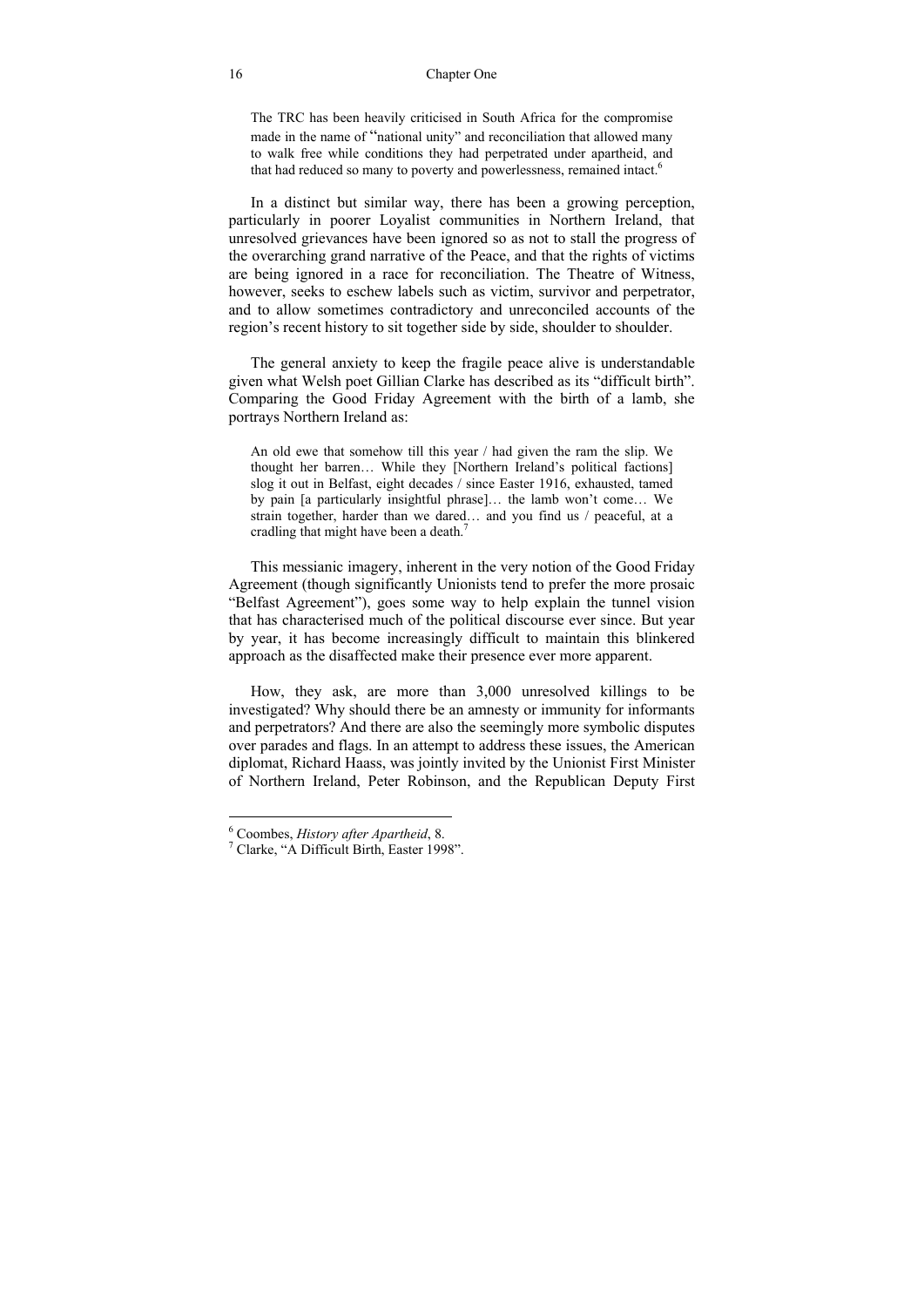Minister, Martin McGuinness, to facilitate talks. As the New Year's Eve deadline approached in 2013, there was little surprise when it was reported that the talks had foundered, not primarily because of victims' issues, but mainly on account of the "flags".

While it is tempting to dismiss this apparently superficial preoccupation with emblems as the last gasp of the dispossessed dregs of an ideologically bankrupt unionist ascendancy, a more constructive approach may be to engage as artists with the language of symbol and metaphor which is our stock in trade. The display of flags and emblems has long been accepted as a contentious aspect of Northern Irish life.<sup>8</sup> The most recent crisis was triggered by the decision of the Belfast City Council on 3 December 2012 to restrict the flying of the national Union Flag to certain specified days, as is the usual practice elsewhere in the United Kingdom. Reaction from some working class Protestants was instant, vociferous and occasionally violent, with numerous street protests throughout the city causing significant commercial and reputational damage, some of which has lasted for more than a year. From a sociological perspective,

the persistence of ethnic conflict and its resistance to traditional techniques of diplomatic or political intervention is widely recognised. One reason for this intractability is the selective focus on the past of those engaged in conflict. Images of the past are used to legitimate the present social order, but social order presupposes collectively shared memories. When memories diverge, a society's members can share neither experience nor assumptions.<sup>9</sup>

One way in which the Theatre of Witness circumvents this intransigence is to accord all memories equal space, permitting them to overlap rather than forcing them to diverge.

Teya Sepinuck has set out some of the core principles that have informed her practice with the Theatre of Witness, three of which are of special relevance here. Epistemologically, Sepinuck emphasises the importance of "not knowing", which she sees as:

the very foundation of "Theatre of Witness". We live in a culture where high value is placed on knowing facts, achieving, proving ourselves, and

<sup>&</sup>lt;sup>8</sup> Cf. Bryan et al., *Public Displays of Flags and Emblems in Northern Ireland.* 

<sup>&</sup>lt;sup>9</sup> Roe et al., "Forgiving the Other Side", 122.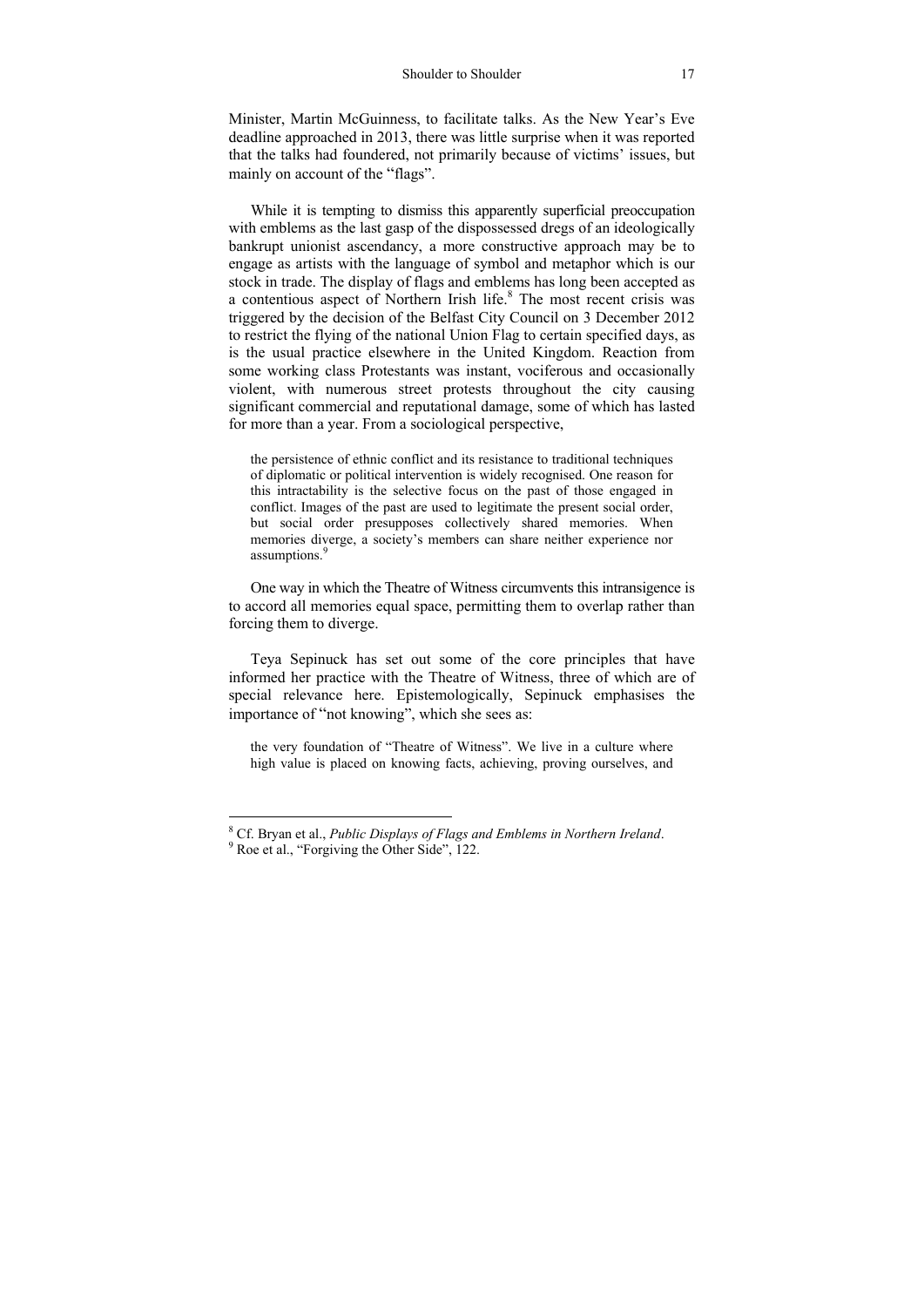being right. "Not knowing" undercuts all of that, allowing us to see things afresh, to come in without an agenda or judgement.<sup>10</sup>

If "not knowing" permits the emergence of undeclared truths, then a further ethical principle, "holding the paradox", facilitates their transmission into performance. Arguably, paradox is inherent in the very concept of Theatre of Witness, the first word connoting artifice and the third truth. Professor Baz Kershaw has distinguished the concept of paradox from that of oxymoron as follows:

An oxymoron – such as "extremes meet" – is a contradictory coupling of (usually) two words/terms/subjects with no mediating factor, simply a clash of meanings which never resolves. Whereas paradoxes (especially strong ones) tend to yoke together contradicting statements in ways that relate ambivalently and so are capable of producing a range of interpretations but do not exclude "over-riding truths".<sup>11</sup>

Thus, the contradictions apparent between different testimonies in a Theatre of Witness performance invite the audience to reflect on the relationship between them. "To 'hold the paradox'", says Sepinuck, "means to enlarge one's sphere of understanding in order to contain these opposites. It means holding the story in a vastness that's bigger than 'either/or'. It's when a multiplicity of meanings can co-exist that a new paradigm can be envisaged."<sup>12</sup>

The third of Sepinuck's principles that merits close attention in the present context is methodological: "taking the problem and making it the solution":

An example of this was in working on *Years* with older performers, one of whom couldn't discern her direction on stage… I directed another performer to take her hand and guide her to her next position. The simple and caring beauty of that gesture became an integral part of the production.13

Beyond this example of a specific piece of stagecraft in an individual production, the idea of turning problems into solutions can be seen

<sup>&</sup>lt;sup>10</sup> Sepinuck, "Living with Life: 'The Theatre of Witness' as a Model of Healing and Redemption", 227.

 $11$  Email to author.

<sup>&</sup>lt;sup>12</sup> Sepinuck, "Living with Life: 'The Theatre of Witness' as a Model of Healing and Redemption", 232.

 $13$  Ibid., 233-234.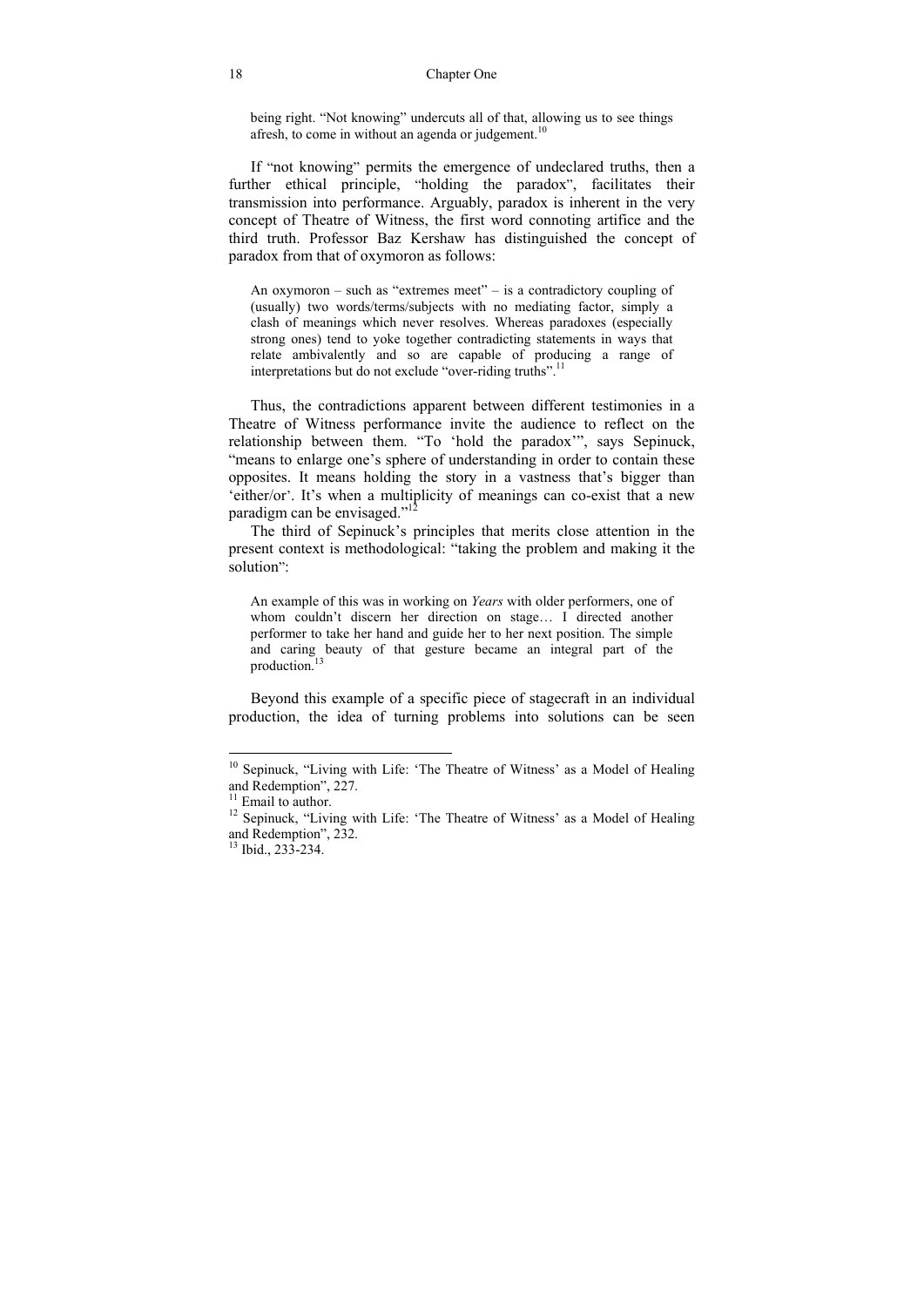throughout the whole Theatre of Witness process, as the apparent initial impossibility of dialogue provides (within a carefully regulated and conducive environment) the stimulus for participants to engage in it.

Whereas political imagery in Northern Ireland all too often becomes fixed within a rigid ideological frame, for artists the power of imagery lies in its potential for ambiguity. Echoing Sepinuck's thoughts on "holding the paradox", Jonathan Freedland has commented on the difficulties that arise when discussion is

reduced to a slanging match of binaries, each side hurling false dichotomies at the other – insisting that every aspect of [an] unfolding crisis can be reduced to an either/or choice, when in fact the truth very often comes down to both… But the world is not like that. It is rarely black v white. It usually requires us to hold two apparently contradictory thoughts in our head at once.<sup>14</sup>

Freedland's argument provides a useful foreword for Stanley Raffel's idea of the "Method of Metaphor". Raffel critiques the classical syllogism, identifying the limitations of a traditional analysis based on thesis, antithesis and synthesis in situations where the initial propositions are based on irreconcilable presuppositions. Using the Israeli-Palestinian situation as an example, he argues the impossibility of synthesis where there are mutually incompatible initial frames of reference: for instance, where one side's terrorist is the other's freedom fighter. He posits instead an approach based on metaphor, seeking to understand opposing positions by asking what each is like and unlike. "That is to say, one can try to depict the nature of any one or any thing by searching for the right metaphor for them or it."<sup>15</sup> Raffel acknowledges Derrida's position that "one should prefer the discourse of full truth to metaphor [which] can manifest properties, can relate properties from the essence of different things to each other, can make them known on the basis of their resemblance, but nonetheless without directly, fully and properly stating essence itself".16 But the very aspiration to establish the direct and full essence of a phenomenon is precisely what has proved so problematic in deeply contested situations such as Northern Ireland's.

Reading Raffel's chapter on the Middle East, I was reminded of workshops I facilitated in July 2009 near Jerusalem with school teachers

<sup>&</sup>lt;sup>14</sup> Freedland, "As the Ukraine debate rages, both sides are getting it wrong".<br><sup>15</sup> Raffel. *The Method of Metaphor*. 5.

<sup>&</sup>lt;sup>16</sup> Derrida, *Margins of Philosophy*, 238 & 249.